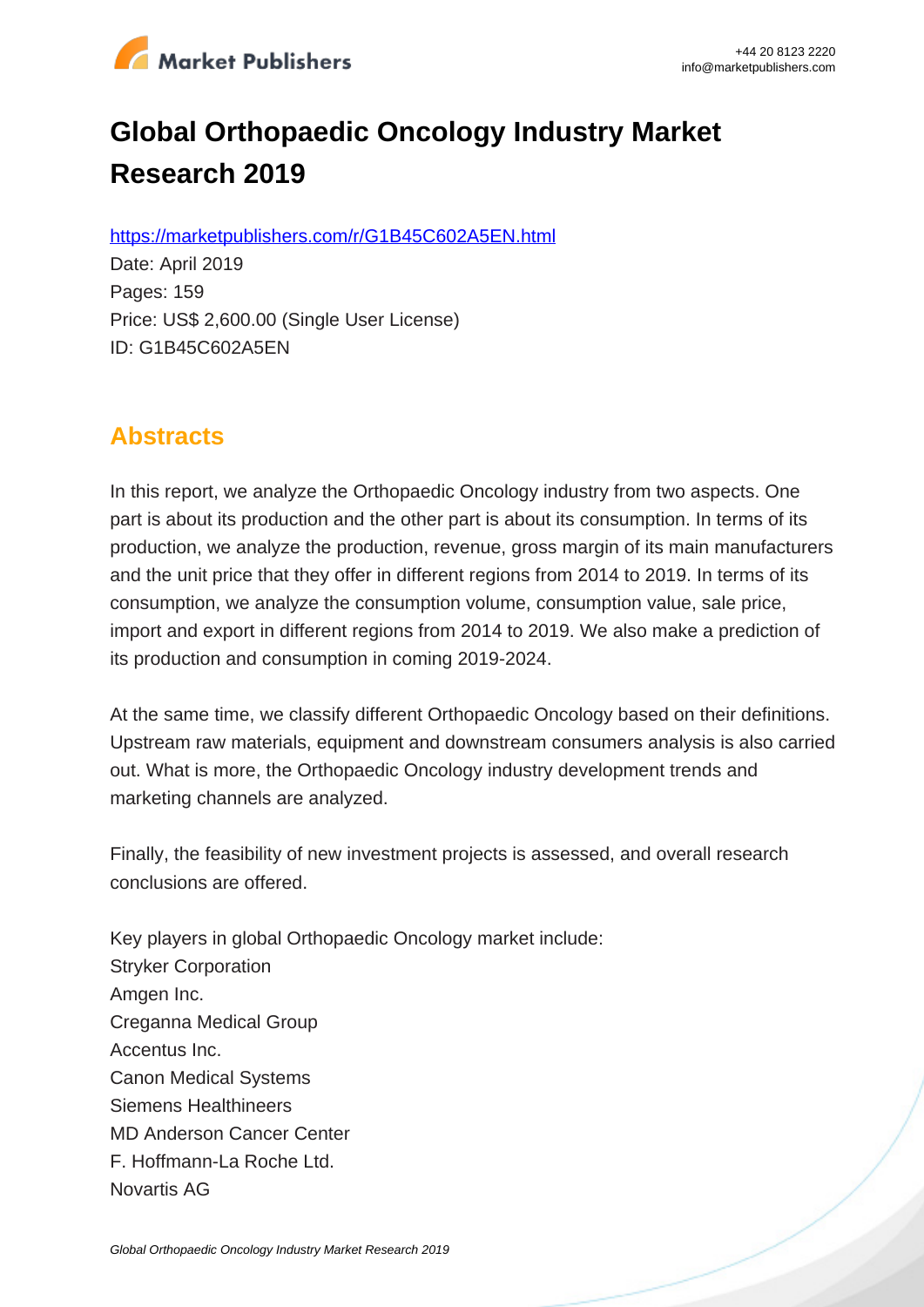

Sanofi S.A.

Market segmentation, by product types: **Surgery Chemotherapy** Radiation Therapy Targeted Therapy

Market segmentation, by applications: **Hospitals** Research Laboratories

Market segmentation, by regions: North America Europe Asia Pacific Middle East & Africa Latin America

The report can answer the following questions:

1. What is the global (North America, South America, Europe, Africa, Middle East, Asia, China, Japan) production, production value, consumption, consumption value, import and export of Orthopaedic Oncology?

2. Who are the global key manufacturers of Orthopaedic Oncology industry? How are their operating situation (capacity, production, price, cost, gross and revenue)? 3. What are the types and applications of Orthopaedic Oncology? What is the market share of each type and application?

4. What are the upstream raw materials and manufacturing equipment of Orthopaedic Oncology? What is the manufacturing process of Orthopaedic Oncology?

5. Economic impact on Orthopaedic Oncology industry and development trend of Orthopaedic Oncology industry.

6. What will the Orthopaedic Oncology market size and the growth rate be in 2024?

7. What are the key factors driving the global Orthopaedic Oncology industry?

8. What are the key market trends impacting the growth of the Orthopaedic Oncology market?

9. What are the Orthopaedic Oncology market challenges to market growth? 10. What are the Orthopaedic Oncology market opportunities and threats faced by the vendors in the global Orthopaedic Oncology market?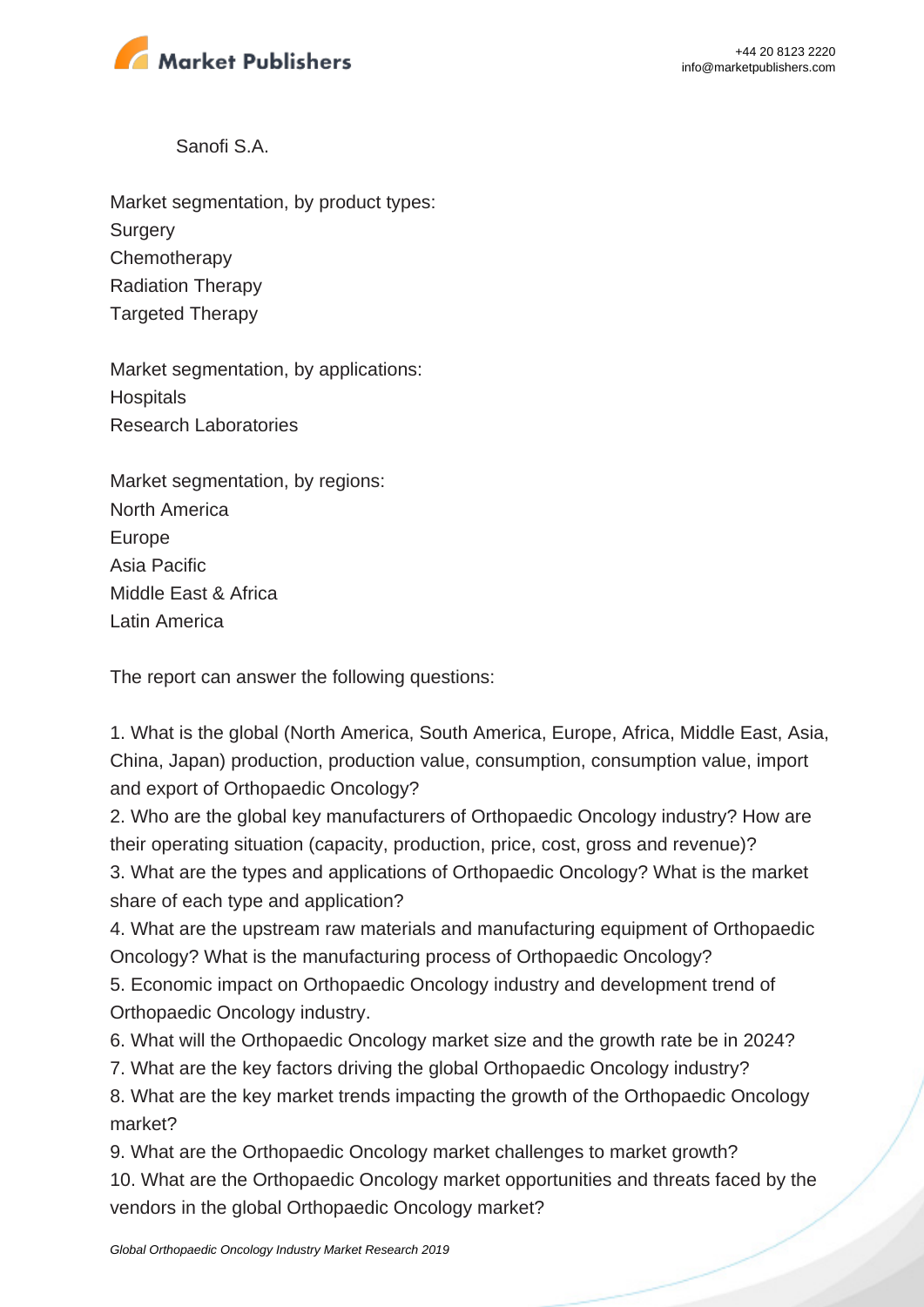

Objective of Studies:

1. To provide detailed analysis of the market structure along with forecast of the various segments and sub-segments of the global Orthopaedic Oncology market.

2. To provide insights about factors affecting the market growth. To analyze the Orthopaedic Oncology market based on various factors- price analysis, supply chain analysis, Porte five force analysis etc.

3. To provide historical and forecast revenue of the market segments and sub-segments with respect to four main geographies and their countries- North America, Europe, Asia, Latin America and Rest of the World.

4. To provide country level analysis of the market with respect to the current market size and future prospective.

5. To provide country level analysis of the market for segment by application, product type and sub-segments.

6. To provide strategic profiling of key players in the market, comprehensively analyzing their core competencies, and drawing a competitive landscape for the market.

7. To track and analyze competitive developments such as joint ventures, strategic alliances, mergers and acquisitions, new product developments, and research and developments in the global Orthopaedic Oncology market.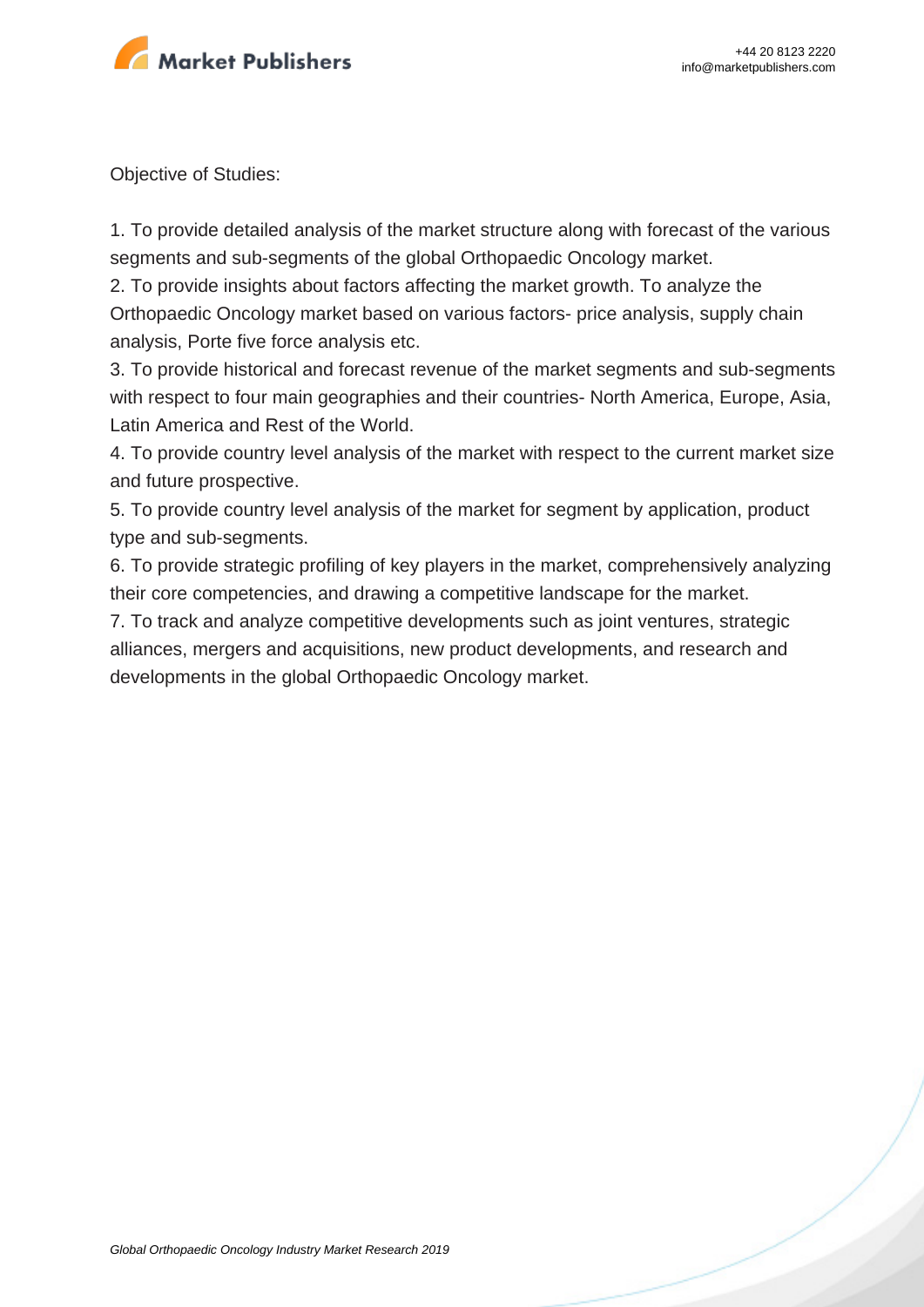

# **Contents**

#### **1 INDUSTRY OVERVIEW OF ORTHOPAEDIC ONCOLOGY**

- 1.1 Brief Introduction of Orthopaedic Oncology
- 1.1.1 Definition of Orthopaedic Oncology
- 1.1.2 Development of Orthopaedic Oncology Industry
- 1.2 Classification of Orthopaedic Oncology
- 1.3 Status of Orthopaedic Oncology Industry
- 1.3.1 Industry Overview of Orthopaedic Oncology
- 1.3.2 Global Major Regions Status of Orthopaedic Oncology

## **2 INDUSTRY CHAIN ANALYSIS OF ORTHOPAEDIC ONCOLOGY**

- 2.1 Supply Chain Relationship Analysis of Orthopaedic Oncology
- 2.2 Upstream Major Raw Materials and Price Analysis of Orthopaedic Oncology
- 2.3 Downstream Applications of Orthopaedic Oncology

### **3 MANUFACTURING TECHNOLOGY OF ORTHOPAEDIC ONCOLOGY**

- 3.1 Development of Orthopaedic Oncology Manufacturing Technology
- 3.2 Manufacturing Process Analysis of Orthopaedic Oncology
- 3.3 Trends of Orthopaedic Oncology Manufacturing Technology

### **4 MAJOR MANUFACTURERS ANALYSIS OF ORTHOPAEDIC ONCOLOGY**

- 4.1 Company
	- 4.1.1 Company Profile
	- 4.1.2 Product Picture and Specifications
	- 4.1.3 Capacity, Production, Price, Cost, Gross and Revenue
	- 4.1.4 Contact Information

#### 4.2 Company

- 4.2.1 Company Profile
- 4.2.2 Product Picture and Specifications
- 4.2.3 Capacity, Production, Price, Cost, Gross and Revenue
- 4.2.4 Contact Information

#### 4.3 Company

- 4.3.1 Company Profile
- 4.3.2 Product Picture and Specifications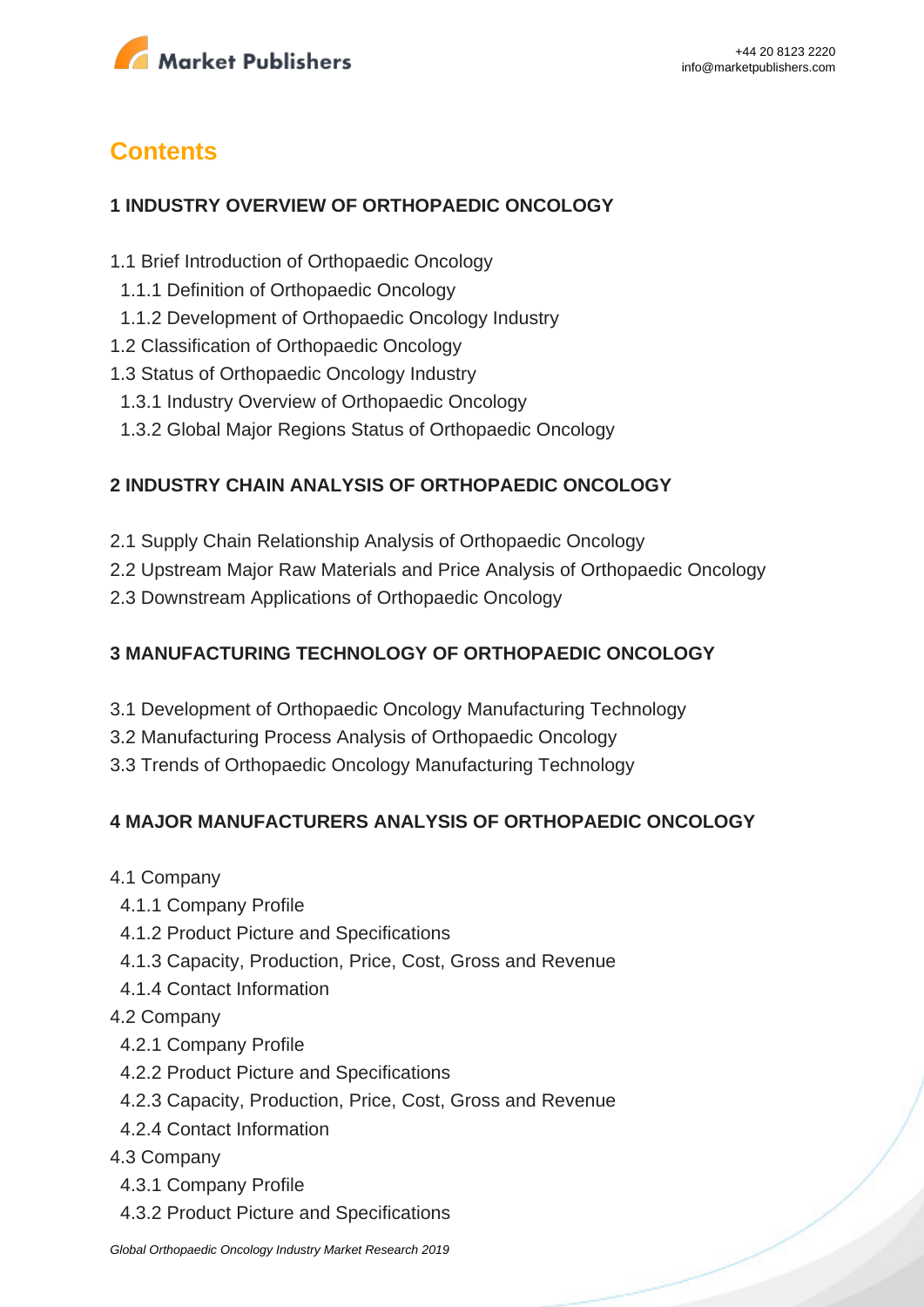

- 4.3.3 Capacity, Production, Price, Cost, Gross and Revenue
- 4.3.4 Contact Information
- 4.4 Company
	- 4.4.1 Company Profile
	- 4.4.2 Product Picture and Specifications
- 4.4.3 Capacity, Production, Price, Cost, Gross and Revenue
- 4.4.4 Contact Information
- 4.5 Company
- 4.5.1 Company Profile
- 4.5.2 Product Picture and Specifications
- 4.5.3 Capacity, Production, Price, Cost, Gross and Revenue
- 4.5.4 Contact Information
- 4.6 Company
	- 4.6.1 Company Profile
	- 4.6.2 Product Picture and Specifications
	- 4.6.3 Capacity, Production, Price, Cost, Gross and Revenue
- 4.6.4 Contact Information
- 4.7 Company
- 4.7.1 Company Profile
- 4.7.2 Product Picture and Specifications
- 4.7.3 Capacity, Production, Price, Cost, Gross and Revenue
- 4.7.4 Contact Information
- 4.8 Company
	- 4.8.1 Company Profile
	- 4.8.2 Product Picture and Specifications
	- 4.8.3 Capacity, Production, Price, Cost, Gross and Revenue
- 4.8.4 Contact Information
- 4.9 Company
	- 4.9.1 Company Profile
	- 4.9.2 Product Picture and Specifications
	- 4.9.3 Capacity, Production, Price, Cost, Gross and Revenue
- 4.9.4 Contact Information
- 4.10 Company ten
	- 4.10.1 Company Profile
	- 4.10.2 Product Picture and Specifications
	- 4.10.3 Capacity, Production, Price, Cost, Gross and Revenue
	- 4.10.4 Contact Information

#### **5 GLOBAL PRODUCTIONS, REVENUE AND PRICE ANALYSIS OF ORTHOPAEDIC**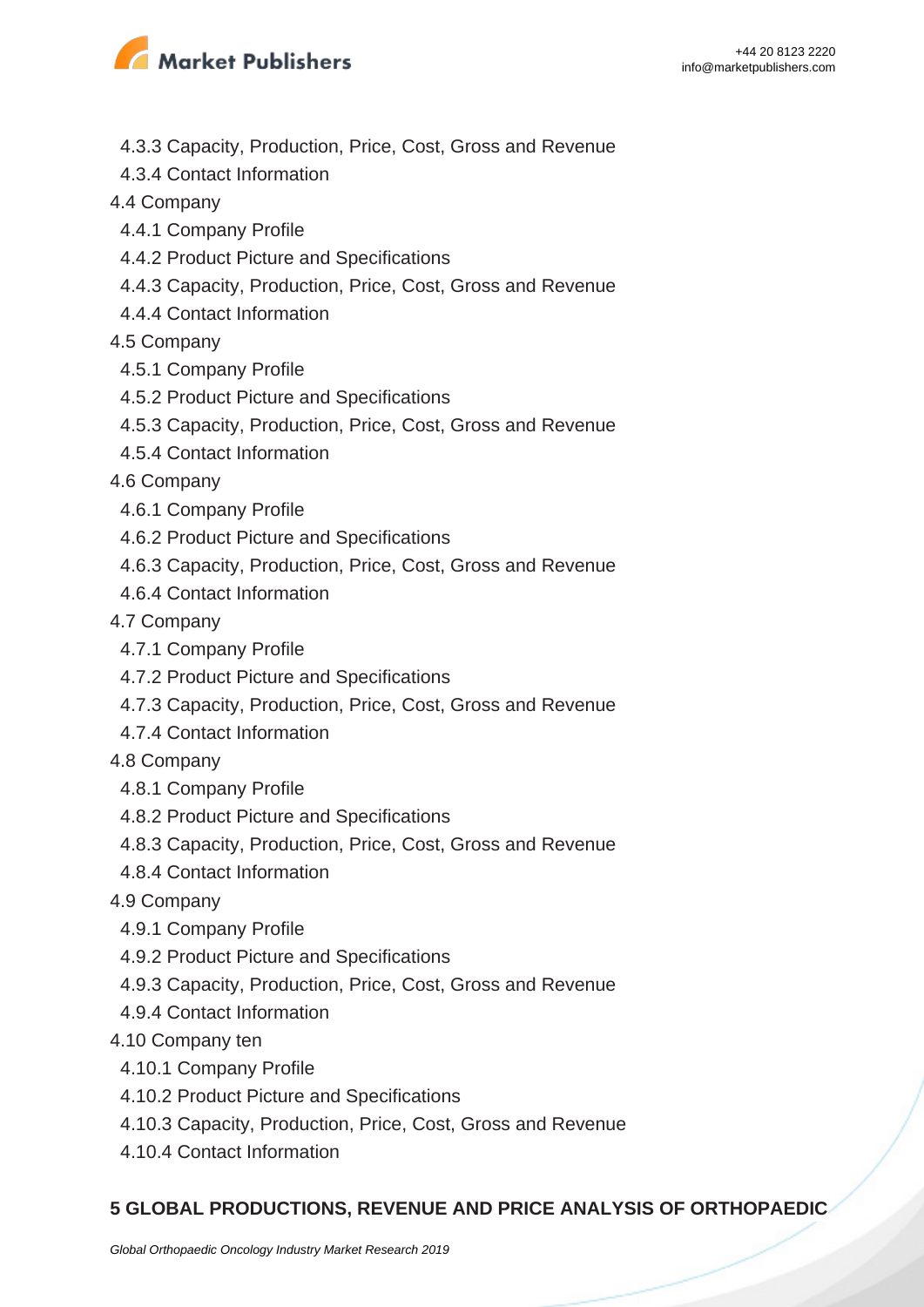

#### **ONCOLOGY BY REGIONS, MANUFACTURERS, TYPES AND APPLICATIONS**

5.1 Global Production, Revenue of Orthopaedic Oncology by Regions 2014-2019 5.2 Global Production, Revenue of Orthopaedic Oncology by Manufacturers 2014-2019 5.3 Global Production, Revenue of Orthopaedic Oncology by Types 2014-2019 5.4 Global Production, Revenue of Orthopaedic Oncology by Applications 2014-2019 5.5 Price Analysis of Global Orthopaedic Oncology by Regions, Manufacturers, Types and Applications in 2014-2019

# **6 GLOBAL AND MAJOR REGIONS CAPACITY, PRODUCTION, REVENUE AND GROWTH RATE OF ORTHOPAEDIC ONCOLOGY 2014-2019**

6.1 Global Capacity, Production, Price, Cost, Revenue, of Orthopaedic Oncology 2014-2019

6.2 Asia Pacific Capacity, Production, Price, Cost, Revenue, of Orthopaedic Oncology 2014-2019

6.3 Europe Capacity, Production, Price, Cost, Revenue, of Orthopaedic Oncology 2014-2019

6.4 Middle East & Africa Capacity, Production, Price, Cost, Revenue, of Orthopaedic Oncology 2014-2019

6.5 North America Capacity, Production, Price, Cost, Revenue, of Orthopaedic Oncology 2014-2019

6.6 Latin America Capacity, Production, Price, Cost, Revenue, of Orthopaedic Oncology 2014-2019

# **7 CONSUMPTION VOLUMES, CONSUMPTION VALUE, IMPORT, EXPORT AND SALE PRICE ANALYSIS OF ORTHOPAEDIC ONCOLOGY BY REGIONS**

7.1 Global Consumption Volume and Consumption Value of Orthopaedic Oncology by Regions 2014-2019

7.2 Global Consumption Volume, Consumption Value and Growth Rate of Orthopaedic Oncology 2014-2019

7.3 Asia Pacific Consumption Volume, Consumption Value, Import, Export and Growth Rate of Orthopaedic Oncology 2014-2019

7.4 Europe Consumption Volume, Consumption Value, Import, Export and Growth Rate of Orthopaedic Oncology 2014-2019

7.5 Middle East & Africa Consumption Volume, Consumption Value, Import, Export and Growth Rate of Orthopaedic Oncology 2014-2019

7.6 North America Consumption Volume, Consumption Value, Import, Export and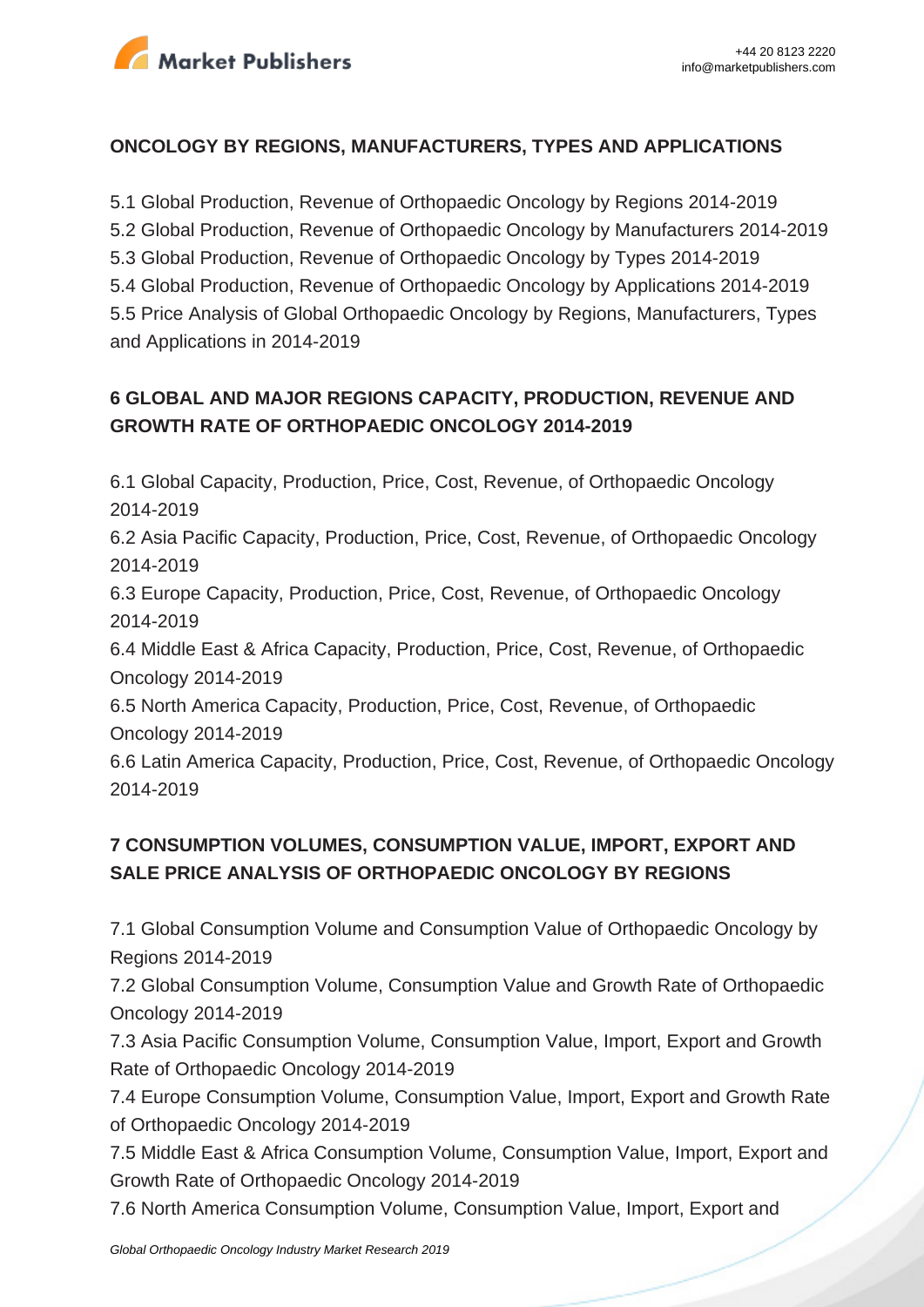

Growth Rate of Orthopaedic Oncology 2014-2019 7.7 Latin America Consumption Volume, Consumption Value, Import, Export and Growth Rate of Orthopaedic Oncology 2014-2019 7.8 Sale Price Analysis of Global Orthopaedic Oncology by Regions 2014-2019

### **8 GROSS AND GROSS MARGIN ANALYSIS OF ORTHOPAEDIC ONCOLOGY**

8.1 Global Gross and Gross Margin of Orthopaedic Oncology by Regions 2014-2019 8.2 Global Gross and Gross Margin of Orthopaedic Oncology by Manufacturers 2014-2019

8.3 Global Gross and Gross Margin of Orthopaedic Oncology by Types 2014-2019 8.4 Global Gross and Gross Margin of Orthopaedic Oncology by Applications 2014-2019

# **9 MARKETING TRADERS OR DISTRIBUTOR ANALYSIS OF ORTHOPAEDIC ONCOLOGY**

- 9.1 Marketing Channels Status of Orthopaedic Oncology
- 9.2 Marketing Channels Characteristic of Orthopaedic Oncology
- 9.3 Marketing Channels Development Trend of Orthopaedic Oncology

# **10 GLOBAL AND CHINESE ECONOMIC IMPACTS ON ORTHOPAEDIC ONCOLOGY INDUSTRY**

10.1 Global and Chinese Macroeconomic Environment Analysis

- 10.1.1 Global Macroeconomic Analysis and Outlook
- 10.1.2 Chinese Macroeconomic Analysis and Outlook
- 10.2 Effects to Orthopaedic Oncology Industry

### **11 DEVELOPMENT TREND ANALYSIS OF ORTHOPAEDIC ONCOLOGY**

11.1 Capacity, Production and Revenue Forecast of Orthopaedic Oncology by Regions, Types and Applications

 11.1.1 Global Capacity, Production and Revenue of Orthopaedic Oncology by Regions 2019-2024

 11.1.2 Global and Major Regions Capacity, Production, Revenue and Growth Rate of Orthopaedic Oncology 2019-2024

 11.1.3 Global Capacity, Production and Revenue of Orthopaedic Oncology by Types 2019-2024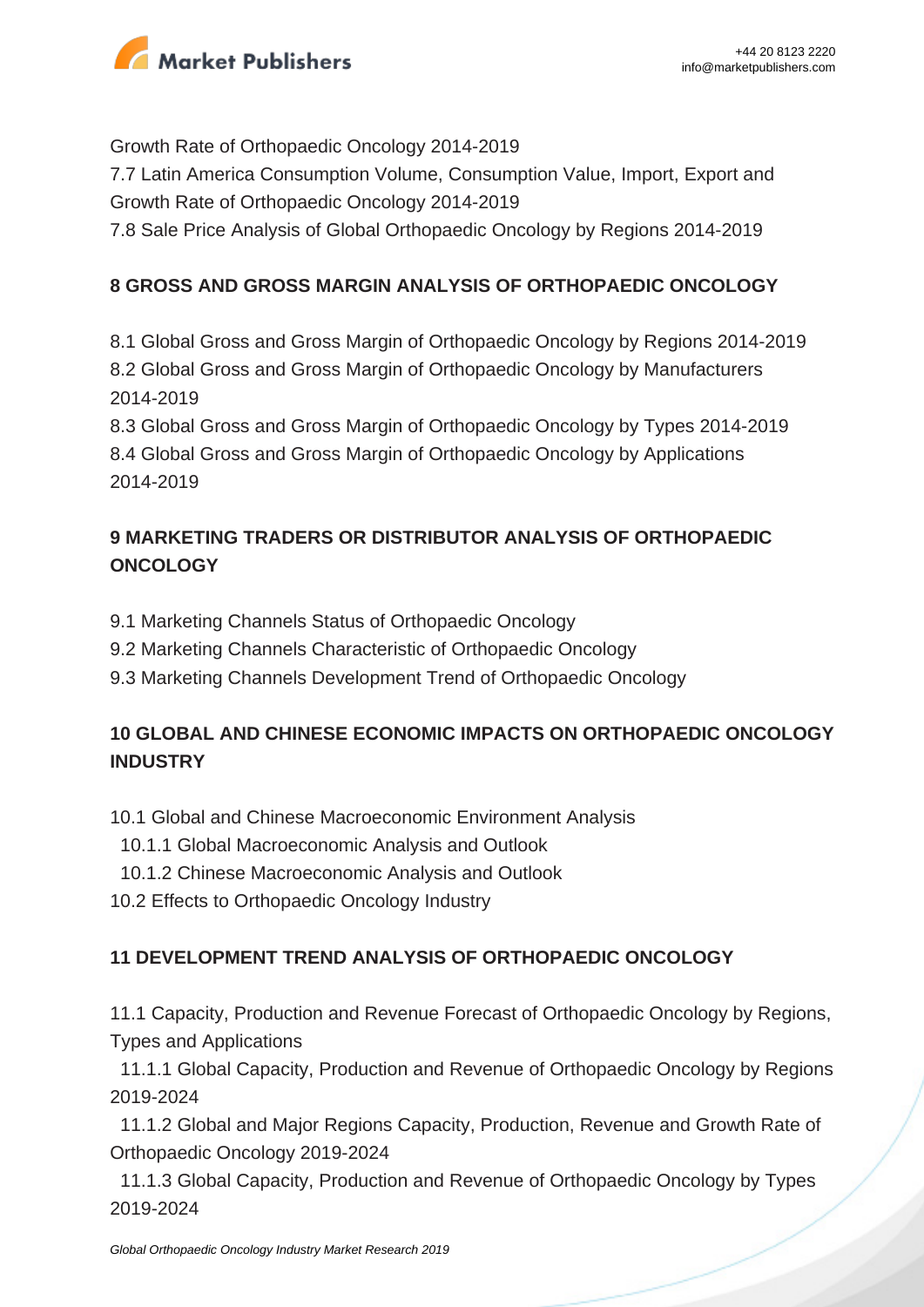

11.2 Consumption Volume and Consumption Value Forecast of Orthopaedic Oncology by Regions

 11.2.1 Global Consumption Volume and Consumption Value of Orthopaedic Oncology by Regions 2019-2024

 11.2.2 Global and Major Regions Consumption Volume, Consumption Value and Growth Rate of Orthopaedic Oncology 2019-2024

11.3 Supply, Import, Export and Consumption Forecast of Orthopaedic Oncology

11.3.1 Supply, Consumption and Gap of Orthopaedic Oncology 2019-2024

 11.3.2 Global Capacity, Production, Price, Cost, Revenue, Supply, Import, Export and Consumption of Orthopaedic Oncology 2019-2024

 11.3.3 North America Capacity, Production, Price, Cost, Revenue, Supply, Import, Export and Consumption of Orthopaedic Oncology 2019-2024

 11.3.4 Europe Capacity, Production, Price, Cost, Revenue, Supply, Import, Export and Consumption of Orthopaedic Oncology 2019-2024

 11.3.5 Asia Pacific Capacity, Production, Price, Cost, Revenue, Supply, Import, Export and Consumption of Orthopaedic Oncology 2019-2024

 11.3.6 Middle East & Africa Capacity, Production, Price, Cost, Revenue, Supply, Import, Export and Consumption of Orthopaedic Oncology 2019-2024

 11.3.7 Latin America Capacity, Production, Price, Cost, Revenue, Supply, Import, Export and Consumption of Orthopaedic Oncology 2019-2024

# **12 CONTACT INFORMATION OF ORTHOPAEDIC ONCOLOGY**

12.1 Upstream Major Raw Materials and Equipment Suppliers Analysis of Orthopaedic **Oncology** 

 12.1.1 Major Raw Materials Suppliers with Contact Information Analysis of Orthopaedic Oncology

 12.1.2 Major Equipment Suppliers with Contact Information Analysis of Orthopaedic **Oncology** 

12.2 Downstream Major Consumers Analysis of Orthopaedic Oncology

12.3 Major Suppliers of Orthopaedic Oncology with Contact Information

12.4 Supply Chain Relationship Analysis of Orthopaedic Oncology

# **13 NEW PROJECT INVESTMENT FEASIBILITY ANALYSIS OF ORTHOPAEDIC ONCOLOGY**

13.1 New Project SWOT Analysis of Orthopaedic Oncology

- 13.2 New Project Investment Feasibility Analysis of Orthopaedic Oncology
- 13.2.1 Project Name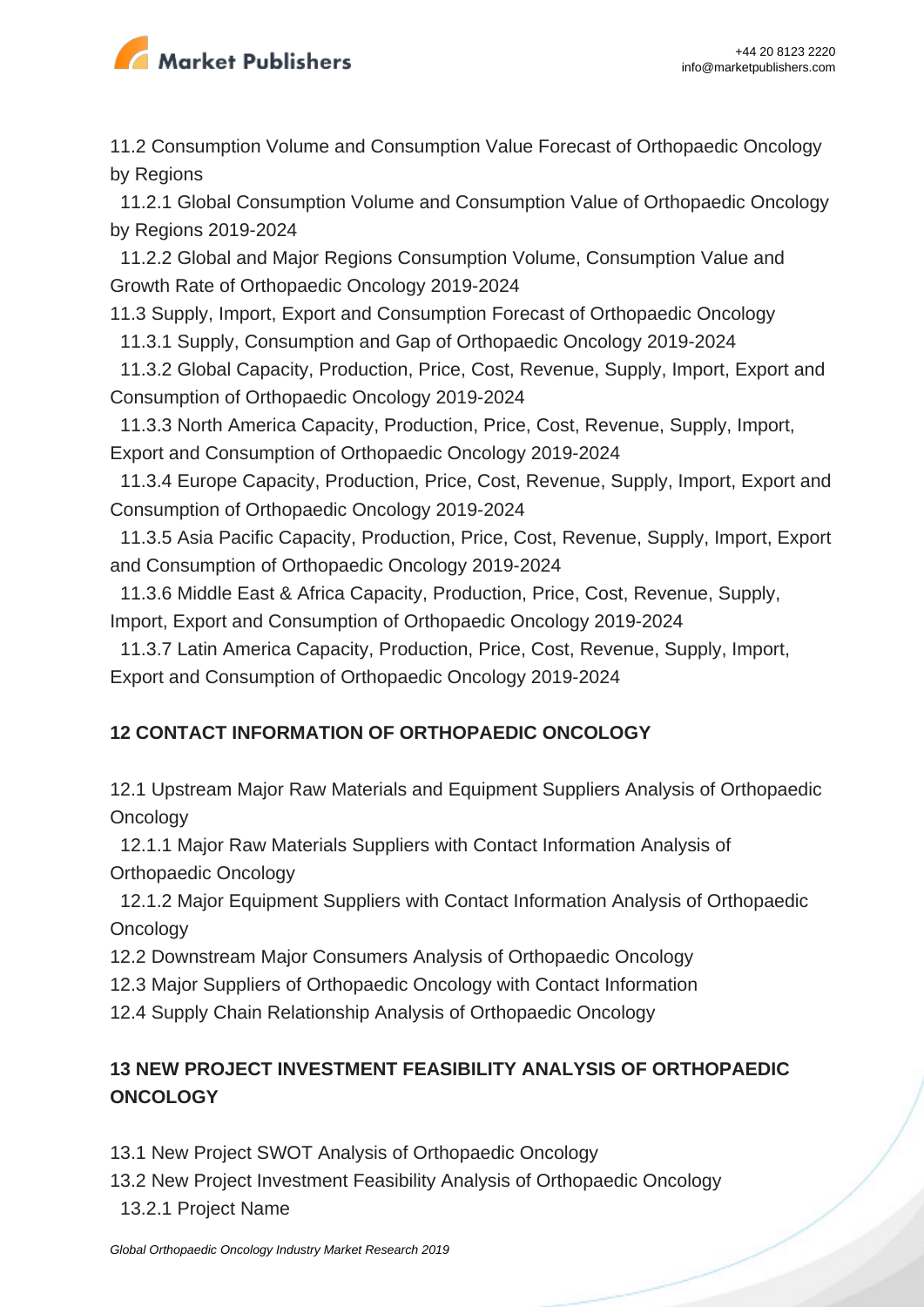

- 13.2.2 Investment Budget
- 13.2.3 Project Product Solutions
- 13.2.4 Project Schedule

# **14 CONCLUSION OF THE GLOBAL ORTHOPAEDIC ONCOLOGY INDUSTRY 2019 MARKET RESEARCH REPORT**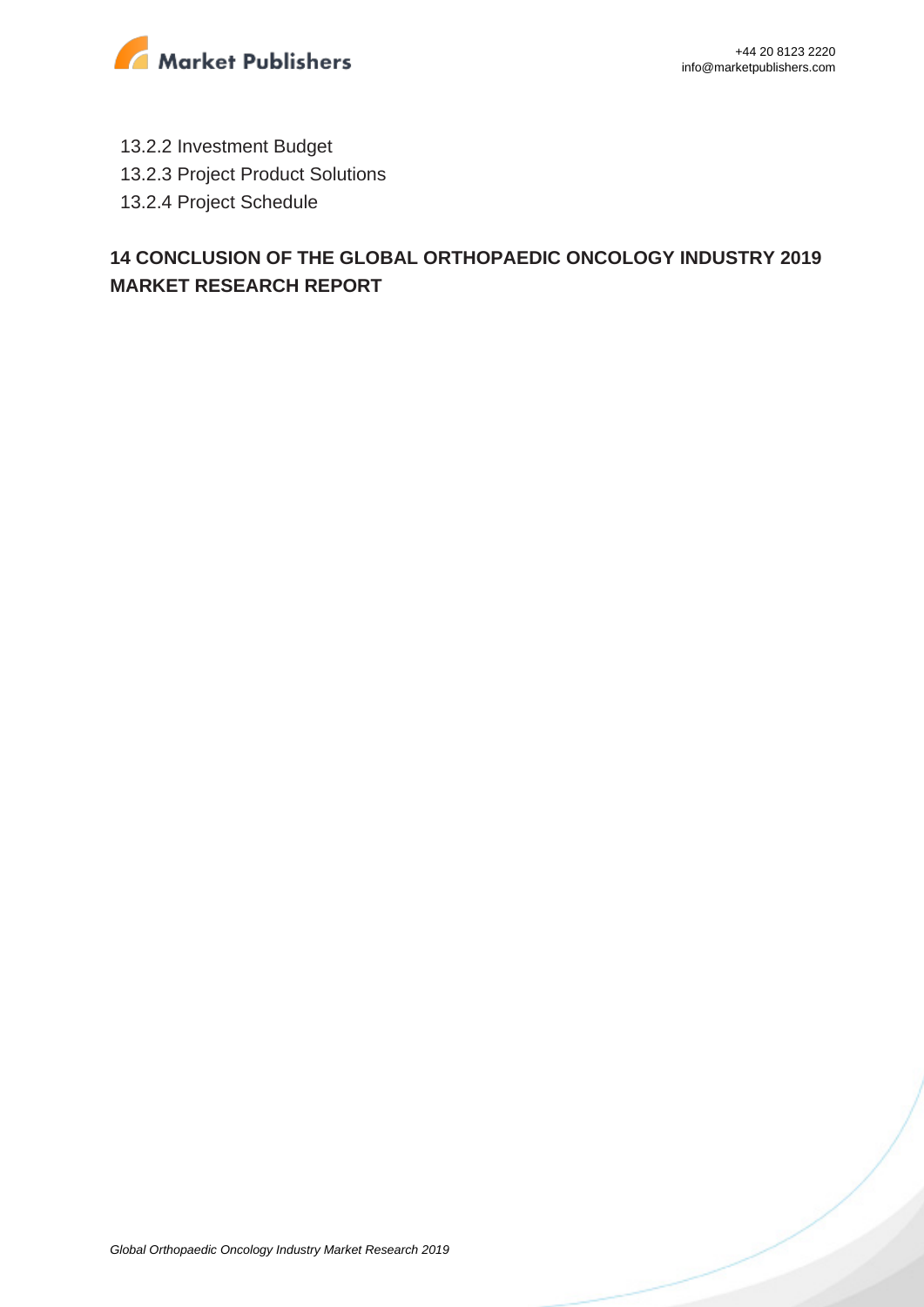

# **List Of Tables**

#### **LIST OF TABLES**

Table Classification of Orthopaedic Oncology

Table Major Manufacturers

Table Major Manufacturers

Table Major Manufacturers

Table Global Orthopaedic Oncology Major Manufacturers

Table Global Major Regions Orthopaedic Oncology Development Status in 2018

Table Raw Material Suppliers and Price Analysis

Table Applications of Orthopaedic Oncology

Table Major Consumers

Table Major Consumers

Table Major Consumers

Table Company 1 Information List

Table Orthopaedic Oncology Capacity (Unit), Production (Unit), Price (USD/Unit), Cost (USD/Unit), Gross (USD/Unit), Revenue (M USD) and Gross Margin of Company 1 2014-2019

Table Company 2 Information List

Table Orthopaedic Oncology Capacity (Unit), Production (Unit), Price (USD/Unit), Cost (USD/Unit), Gross (USD/Unit), Revenue (M USD) and Gross Margin of Company 2 2014-2019

Table Company 3 Information List

Table Orthopaedic Oncology Capacity (Unit), Production (Unit), Price (USD/Unit), Cost (USD/Unit), Gross (USD/Unit), Revenue (M USD) and Gross Margin of Company 3 2014-2019

Table Company 4 Information List

Table Orthopaedic Oncology Capacity (Unit), Production (Unit), Price (USD/Unit), Cost (USD/Unit), Gross (USD/Unit), Revenue (M USD) and Gross Margin of Company 4 2014-2019

Table Company 5 Information List

Table Orthopaedic Oncology Capacity (Unit), Production (Unit), Price (USD/Unit), Cost (USD/Unit), Gross (USD/Unit), Revenue (M USD) and Gross Margin of Company 5 2014-2019

Table Company 6 Information List

Table Orthopaedic Oncology Capacity (Unit), Production (Unit), Price (USD/Unit), Cost (USD/Unit), Gross (USD/Unit), Revenue (M USD) and Gross Margin of Company 6 2014-2019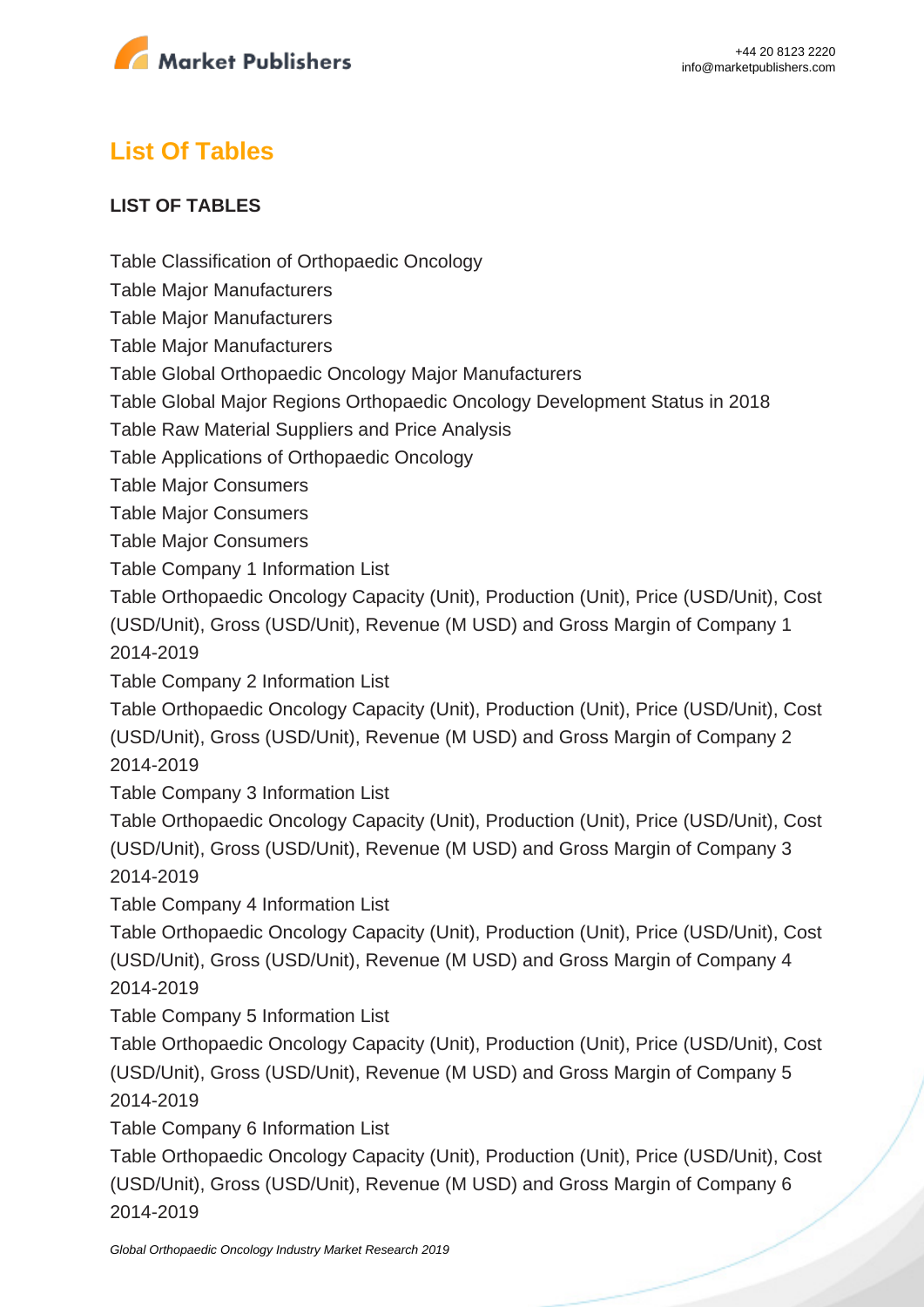

Table Company 7 Information List

Table Orthopaedic Oncology Capacity (Unit), Production (Unit), Price (USD/Unit), Cost (USD/Unit), Gross (USD/Unit), Revenue (M USD) and Gross Margin of Company 7 2014-2019

Table Company 8 Information List

Table Orthopaedic Oncology Capacity (Unit), Production (Unit), Price (USD/Unit), Cost (USD/Unit), Gross (USD/Unit), Revenue (M USD) and Gross Margin of Company 8 2014-2019

Table Company 9 Information List

Table Orthopaedic Oncology Capacity (Unit), Production (Unit), Price (USD/Unit), Cost (USD/Unit), Gross (USD/Unit), Revenue (M USD) and Gross Margin of Company 9 2014-2019

Table Company ten Information List

Table Orthopaedic Oncology Capacity (Unit), Production (Unit), Price (USD/Unit), Cost (USD/Unit), Gross (USD/Unit), Revenue (M USD) and Gross Margin of Company ten 2014-2019

Table Global Production (Unit) of Orthopaedic Oncology by Regions 2014-2019 Table Global Revenue (M USD) of Orthopaedic Oncology by Regions 2014-2019 Table Global Production (Unit) of Orthopaedic Oncology by Manufacturers 2014-2019 Table Global Revenue (M USD) of Orthopaedic Oncology by Manufacturers 2014-2019 Table Global Production (Unit) of Orthopaedic Oncology by Types 2014-2019 Table Global Revenue (M USD) of Orthopaedic Oncology by Types 2014-2019 Table Global Production (Unit) of Orthopaedic Oncology by Applications 2014-2019 Table Global Revenue (M USD) of Orthopaedic Oncology by Applications 2014-2019 Table Price Comparison of Global Orthopaedic Oncology by Regions in 2014-2019 (USD/Unit)

Table Price Comparison of Global Orthopaedic Oncology by Manufacturers in 2014-2019 (USD/Unit)

Table Price Comparison of Global Orthopaedic Oncology by Types in 2014-2019 (USD/Unit)

Table Price Comparison of Global Orthopaedic Oncology by Applications in 2014-2019 (USD/Unit)

Table Global Capacity (Unit), Production (Unit), Price (USD/Unit), Cost (USD/Unit), Revenue (M USD) and Gross Margin of Orthopaedic Oncology 2014-2019 Table Asia Pacific Capacity (Unit), Production (Unit), Price (USD/Unit), Cost (USD/Unit), Revenue (M USD) and Gross Margin of Orthopaedic Oncology 2014-2019 Table Europe Capacity (Unit), Production (Unit), Price (USD/Unit), Cost (USD/Unit), Revenue (M USD) and Gross Margin of Orthopaedic Oncology 2014-2019 Table Middle East & Africa Capacity (Unit), Production (Unit), Price (USD/Unit), Cost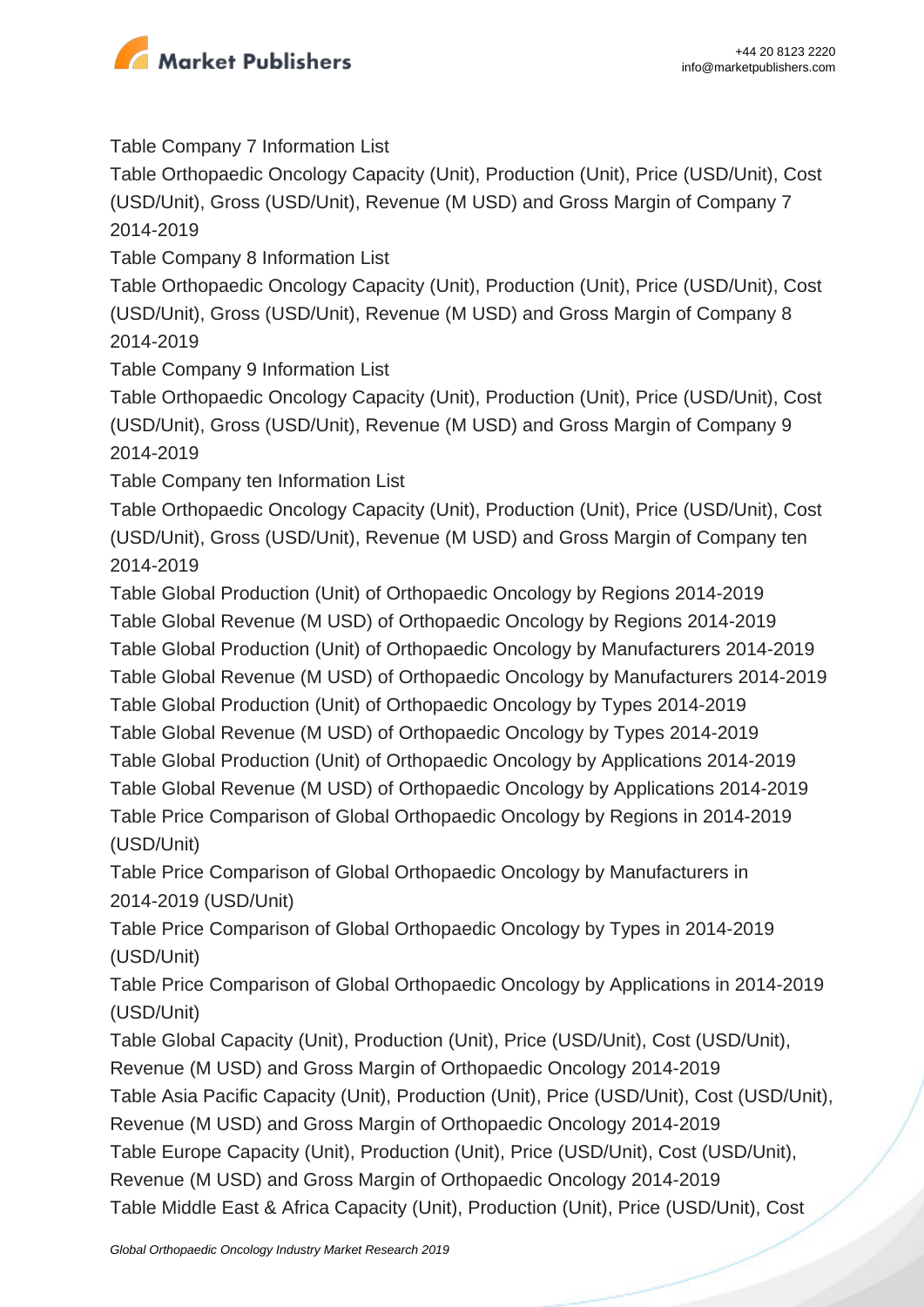

(USD/Unit), Revenue (M USD) and Gross Margin of Orthopaedic Oncology 2014-2019 Table North America Capacity (Unit), Production (Unit), Price (USD/Unit), Cost (USD/Unit), Revenue (M USD) and Gross Margin of Orthopaedic Oncology 2014-2019 Table Latin America Capacity (Unit), Production (Unit), Price (USD/Unit), Cost (USD/Unit), Revenue (M USD) and Gross Margin of Orthopaedic Oncology 2014-2019 Table Global Consumption Volume (Unit) of Orthopaedic Oncology by Regions 2014-2019

Table Global Consumption Value (M USD) of Orthopaedic Oncology by Regions 2014-2019

Table Global Supply, Consumption and Gap of Orthopaedic Oncology 2014-2019 (Unit) Table Asia Pacific Supply, Import, Export and Consumption of Orthopaedic Oncology 2014-2019 (Unit)

Table Europe Supply, Import, Export and Consumption of Orthopaedic Oncology 2014-2019 (Unit)

Table Middle East & Africa Supply, Import, Export and Consumption of Orthopaedic Oncology 2014-2019 (Unit)

Table North America Supply, Import, Export and Consumption of Orthopaedic Oncology 2014-2019 (Unit)

Table Latin America Supply, Import, Export and Consumption of Orthopaedic Oncology 2014-2019 (Unit)

Table Sale Price (USD/Unit) of Orthopaedic Oncology by Regions 2014-2019 Table Market Share of Orthopaedic Oncology by Different Sale Price Levels Table Global Gross (USD/Unit) of Orthopaedic Oncology by Regions 2014-2019 Table Global Gross Margin of Orthopaedic Oncology by Regions 2014-2019 Table Global Gross (USD/Unit) of Orthopaedic Oncology by Manufacturers 2014-2019 Table Global Gross Margin of Orthopaedic Oncology by Manufacturers 2014-2019 Table Global Gross (USD/Unit) of Orthopaedic Oncology by Types 2014-2019 Table Global Gross Margin of Orthopaedic Oncology by Types 2014-2019 Table Global Gross (USD/Unit) of Orthopaedic Oncology by Applications 2014-2019 Table Global Gross Margin of Orthopaedic Oncology by Applications 2014-2019 Table Regional Import, Export, and Trade of Orthopaedic Oncology (Unit) Table Flow of International Trade in 2018 Table Macroeconomic Growth of World Output, 2014-2019 Table Annual Growth Rate of GDP and CPI (%) Table Global Capacity (Unit) of Orthopaedic Oncology by Regions 2019-2024 Table Global Production (Unit) of Orthopaedic Oncology by Regions 2019-2024 Table Global Revenue (M USD) of Orthopaedic Oncology by Regions 2019-2024 Table Global Capacity (Unit) of Orthopaedic Oncology by Types 2019-2024 Table Global Production (Unit) of Orthopaedic Oncology by Types 2019-2024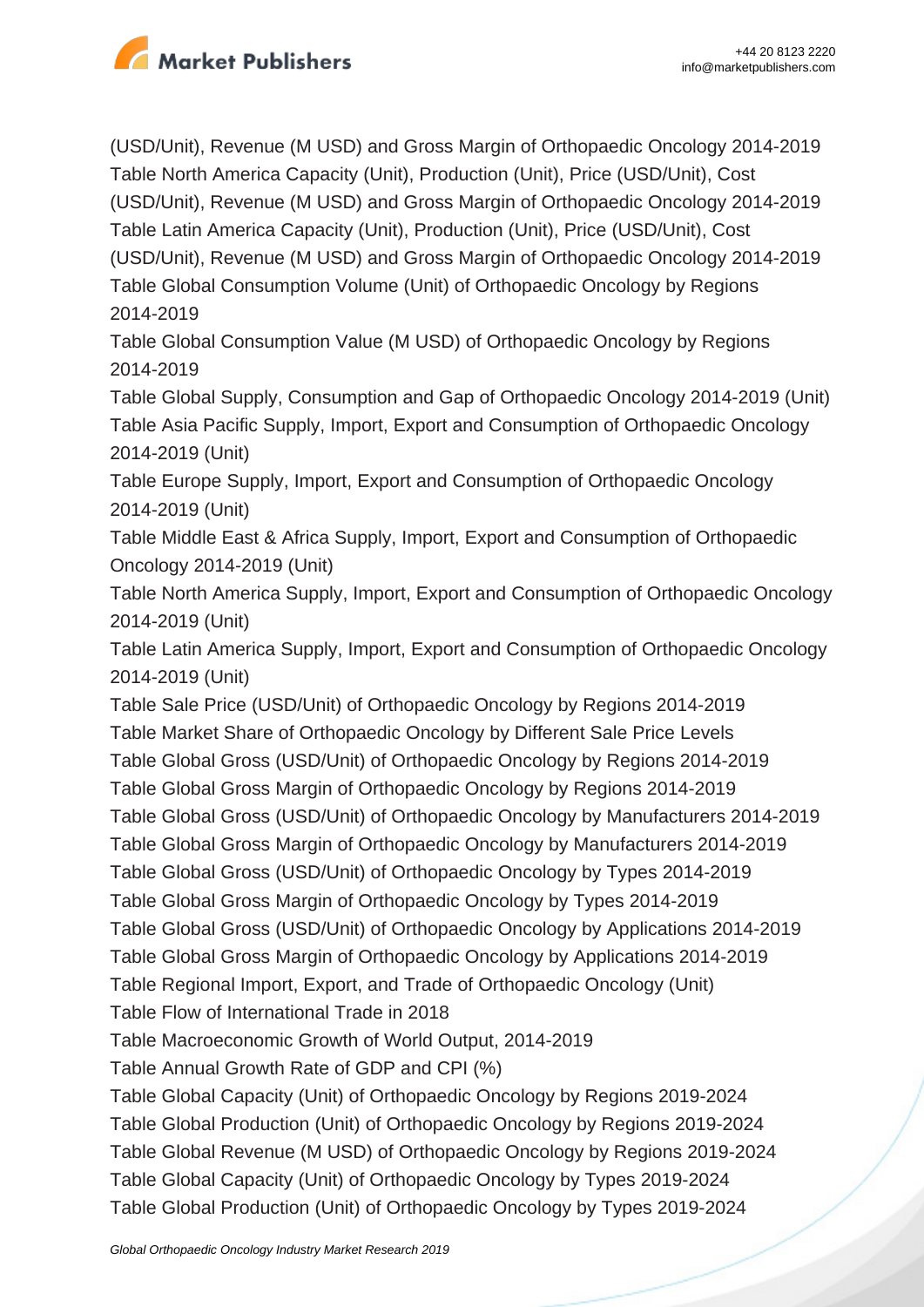

Table Global Revenue (M USD) of Orthopaedic Oncology by Types 2019-2024 Table Global Consumption Volume (Unit) of Orthopaedic Oncology by Regions 2019-2024

Table Global Consumption Value (M USD) of Orthopaedic Oncology by Regions 2019-2024

Table Global Supply, Consumption and Gap of Orthopaedic Oncology 2019-2024 (Unit) Table North America Supply, Consumption and Gap of Orthopaedic Oncology 2019-2024 (Unit)

Table Europe Supply, Consumption and Gap of Orthopaedic Oncology 2019-2024 (Unit)

Table Asia Pacific Supply, Consumption and Gap of Orthopaedic Oncology 2019-2024 (Unit)

Table Middle East & Africa Supply, Consumption and Gap of Orthopaedic Oncology 2019-2024 (Unit)

Table Latin America Supply, Consumption and Gap of Orthopaedic Oncology 2019-2024 (Unit)

Table Global Capacity (Unit), Production (Unit), Price (USD/Unit), Cost (USD/Unit), Revenue (M USD) and Gross Margin of Orthopaedic Oncology 2019-2024

Table North America Capacity (Unit), Production (Unit), Price (USD/Unit), Cost (USD/Unit), Revenue (M USD) and Gross Margin of Orthopaedic Oncology 2019-2024 Table North America Supply, Import, Export and Consumption of Orthopaedic Oncology 2019-2024 (Unit)

Table Europe Capacity (Unit), Production (Unit), Price (USD/Unit), Cost (USD/Unit), Revenue (M USD) and Gross Margin of Orthopaedic Oncology 2019-2024 Table Europe Supply, Import, Export and Consumption of Orthopaedic Oncology 2019-2024 (Unit)

Table Asia Pacific Capacity (Unit), Production (Unit), Price (USD/Unit), Cost (USD/Unit), Revenue (M USD) and Gross Margin of Orthopaedic Oncology 2019-2024 Table Asia Pacific Supply, Import, Export and Consumption of Orthopaedic Oncology 2019-2024 (Unit)

Table Middle East & Africa Capacity (Unit), Production (Unit), Price (USD/Unit), Cost (USD/Unit), Revenue (M USD) and Gross Margin of Orthopaedic Oncology 2019-2024 Table Middle East & Africa Supply, Import, Export and Consumption of Orthopaedic Oncology 2019-2024 (Unit)

Table Latin America Capacity (Unit), Production (Unit), Price (USD/Unit), Cost (USD/Unit), Revenue (M USD) and Gross Margin of Orthopaedic Oncology 2019-2024 Table Latin America Supply, Import, Export and Consumption of Orthopaedic Oncology 2019-2024 (Unit)

Table Major Raw Materials Suppliers with Contact Information of Orthopaedic Oncology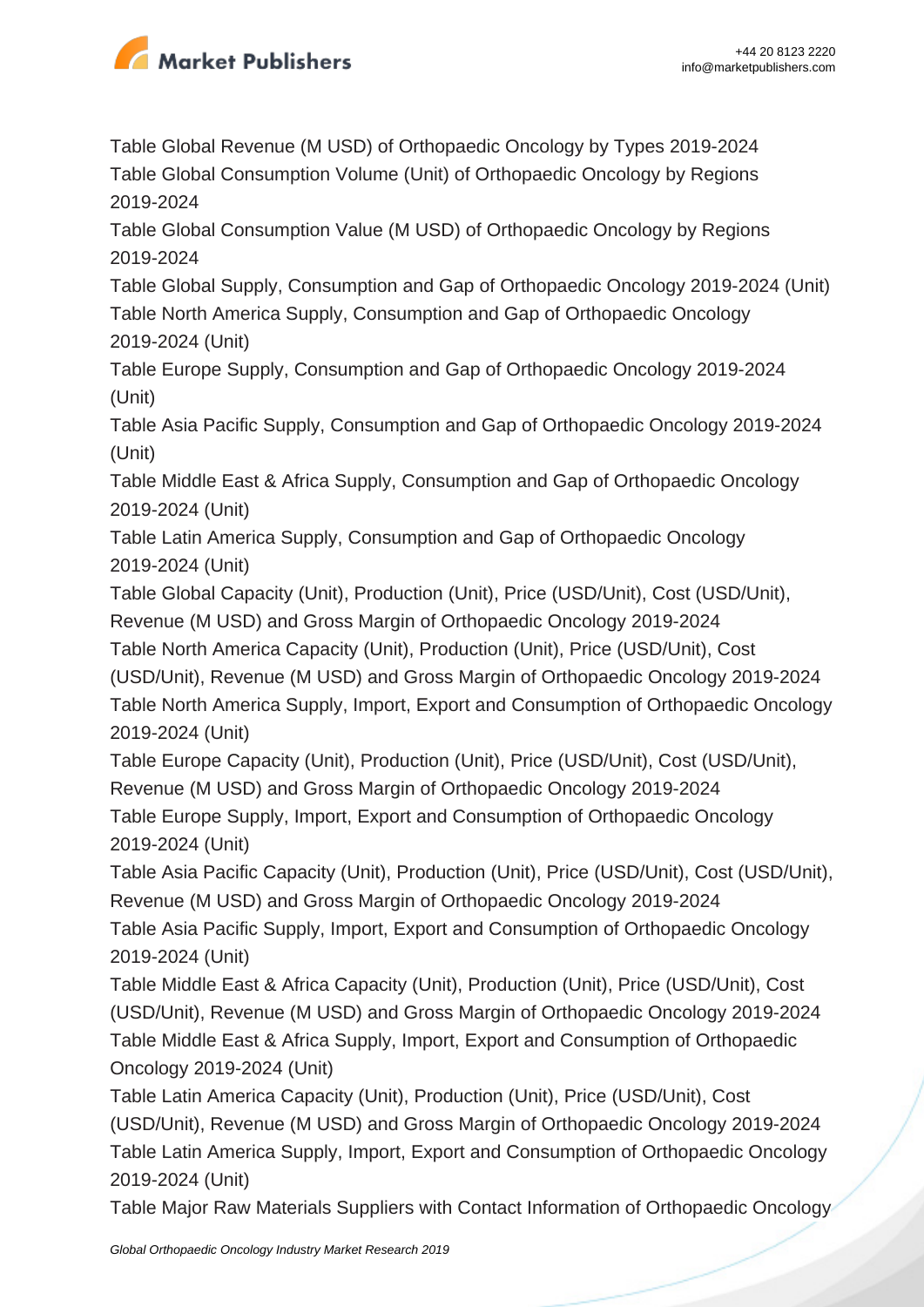

Table Major Equipment Suppliers with Contact Information of Orthopaedic Oncology

Table Major Consumers with Contact Information of Orthopaedic Oncology

Table Major Suppliers of Orthopaedic Oncology with Contact Information

Table New Project SWOT Analysis of Orthopaedic Oncology

Table Project Appraisal and Financing

Table New Project Construction Period

Table New Project Investment Feasibility Analysis of Orthopaedic Oncology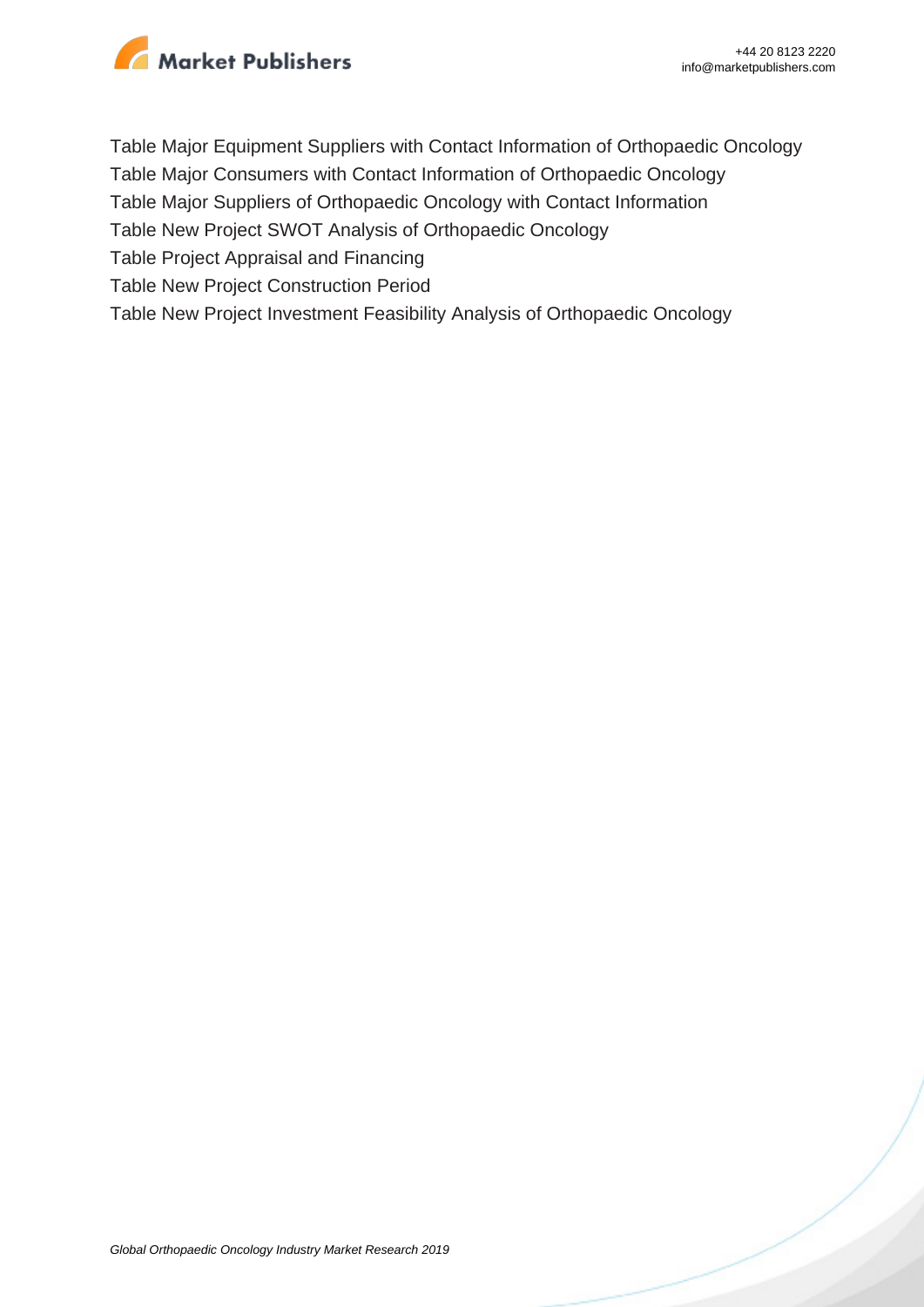

# **List Of Figures**

#### **LIST OF FIGURES**

Figure Picture of Orthopaedic Oncology

Figure Global Production Market Share of Orthopaedic Oncology by Types in 2018

Figure Picture

Figure Picture

Figure Picture

Figure Supply Chain Relationship Analysis of Orthopaedic Oncology

Figure Global Consumption Volume Market Share of Orthopaedic Oncology by

Applications in 2018

Figure Examples

Figure Examples

Figure Examples

Figure Orthopaedic Oncology Picture and Specifications of Company

Figure Orthopaedic Oncology Capacity (Unit), Production (Unit) and Growth Rate of Company 1 2014-2019

Figure Orthopaedic Oncology Production (Unit) and Global Market Share of Company 1 2014-2019

Figure Orthopaedic Oncology Picture and Specifications of Company

Figure Orthopaedic Oncology Capacity (Unit), Production (Unit) and Growth Rate of Company 2 2014-2019

Figure Orthopaedic Oncology Production (Unit) and Global Market Share of Company 2 2014-2019

Figure Orthopaedic Oncology Picture and Specifications of Company

Figure Orthopaedic Oncology Capacity (Unit), Production (Unit) and Growth Rate of Company 3 2014-2019

Figure Orthopaedic Oncology Production (Unit) and Global Market Share of Company 3 2014-2019

Figure Orthopaedic Oncology Picture and Specifications of Company

Figure Orthopaedic Oncology Capacity (Unit), Production (Unit) and Growth Rate of Company 4 2014-2019

Figure Orthopaedic Oncology Production (Unit) and Global Market Share of Company 4 2014-2019

Figure Orthopaedic Oncology Picture and Specifications of Company

Figure Orthopaedic Oncology Capacity (Unit), Production (Unit) and Growth Rate of Company 5 2014-2019

Figure Orthopaedic Oncology Production (Unit) and Global Market Share of Company 5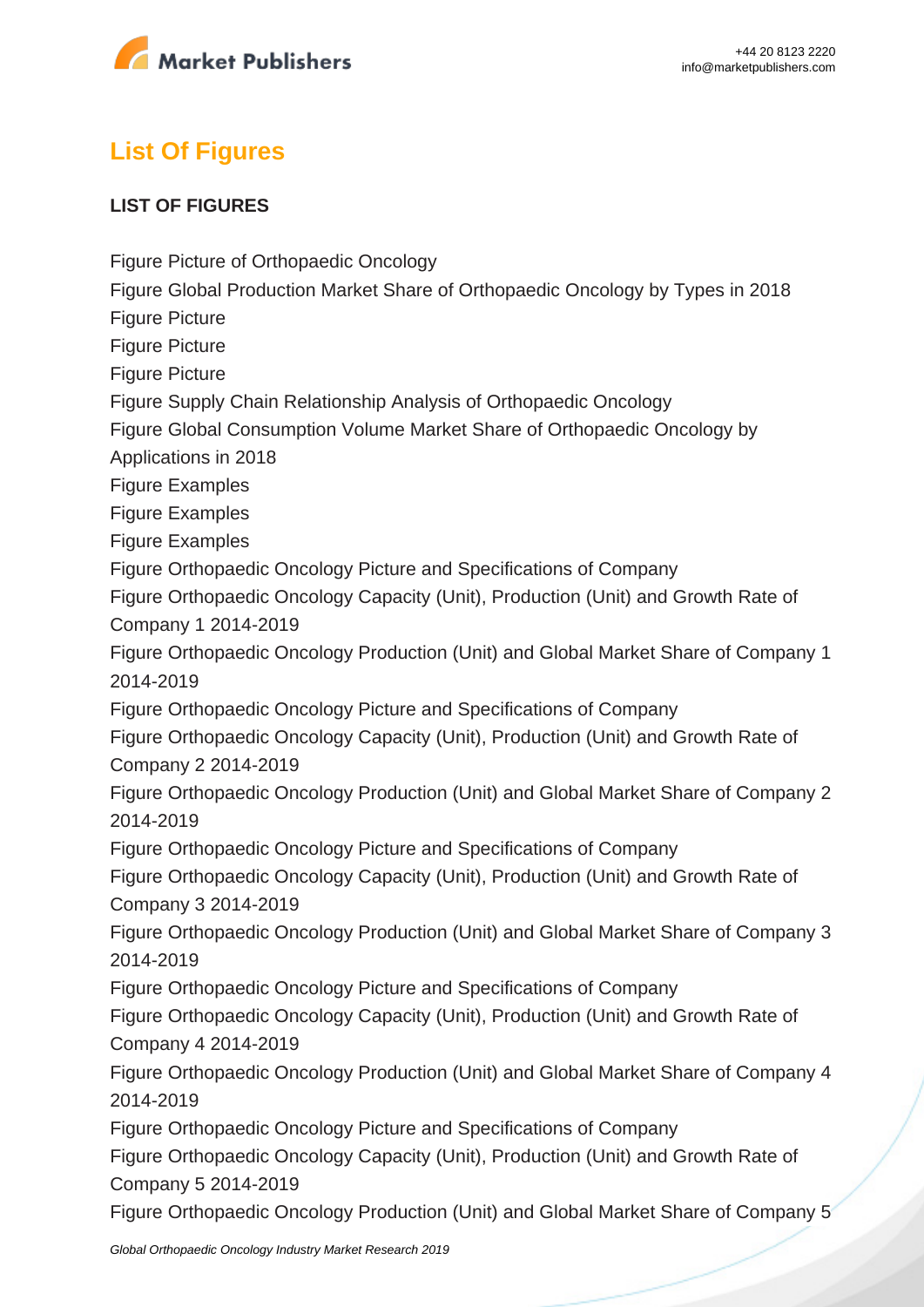

2014-2019

Figure Orthopaedic Oncology Picture and Specifications of Company

Figure Orthopaedic Oncology Capacity (Unit), Production (Unit) and Growth Rate of Company 6 2014-2019

Figure Orthopaedic Oncology Production (Unit) and Global Market Share of Company 6 2014-2019

Figure Orthopaedic Oncology Picture and Specifications of Company

Figure Orthopaedic Oncology Capacity (Unit), Production (Unit) and Growth Rate of Company 7 2014-2019

Figure Orthopaedic Oncology Production (Unit) and Global Market Share of Company 7 2014-2019

Figure Orthopaedic Oncology Picture and Specifications of Company

Figure Orthopaedic Oncology Capacity (Unit), Production (Unit) and Growth Rate of Company 8 2014-2019

Figure Orthopaedic Oncology Production (Unit) and Global Market Share of Company 8 2014-2019

Figure Orthopaedic Oncology Picture and Specifications of Company

Figure Orthopaedic Oncology Capacity (Unit), Production (Unit) and Growth Rate of Company 9 2014-2019

Figure Orthopaedic Oncology Production (Unit) and Global Market Share of Company 9 2014-2019

Figure Orthopaedic Oncology Picture and Specifications of Company ten

Figure Orthopaedic Oncology Capacity (Unit), Production (Unit) and Growth Rate of Company ten 2014-2019

Figure Orthopaedic Oncology Production (Unit) and Global Market Share of Company ten 2014-2019

Figure Global Production Market Share of Orthopaedic Oncology by Regions in 2014 Figure Global Production Market Share of Orthopaedic Oncology by Regions in 2018 Figure Global Revenue Market Share of Orthopaedic Oncology by Regions in 2014 Figure Global Revenue Market Share of Orthopaedic Oncology by Regions in 2018 Figure Global Production Market Share of Orthopaedic Oncology by Manufacturers in 2014

Figure Global Production Market Share of Orthopaedic Oncology by Manufacturers in 2018

Figure Global Revenue Market Share of Orthopaedic Oncology by Manufacturers in 2014

Figure Global Revenue Market Share of Orthopaedic Oncology by Manufacturers in 2018

Figure Global Production Market Share of Orthopaedic Oncology by Types in 2014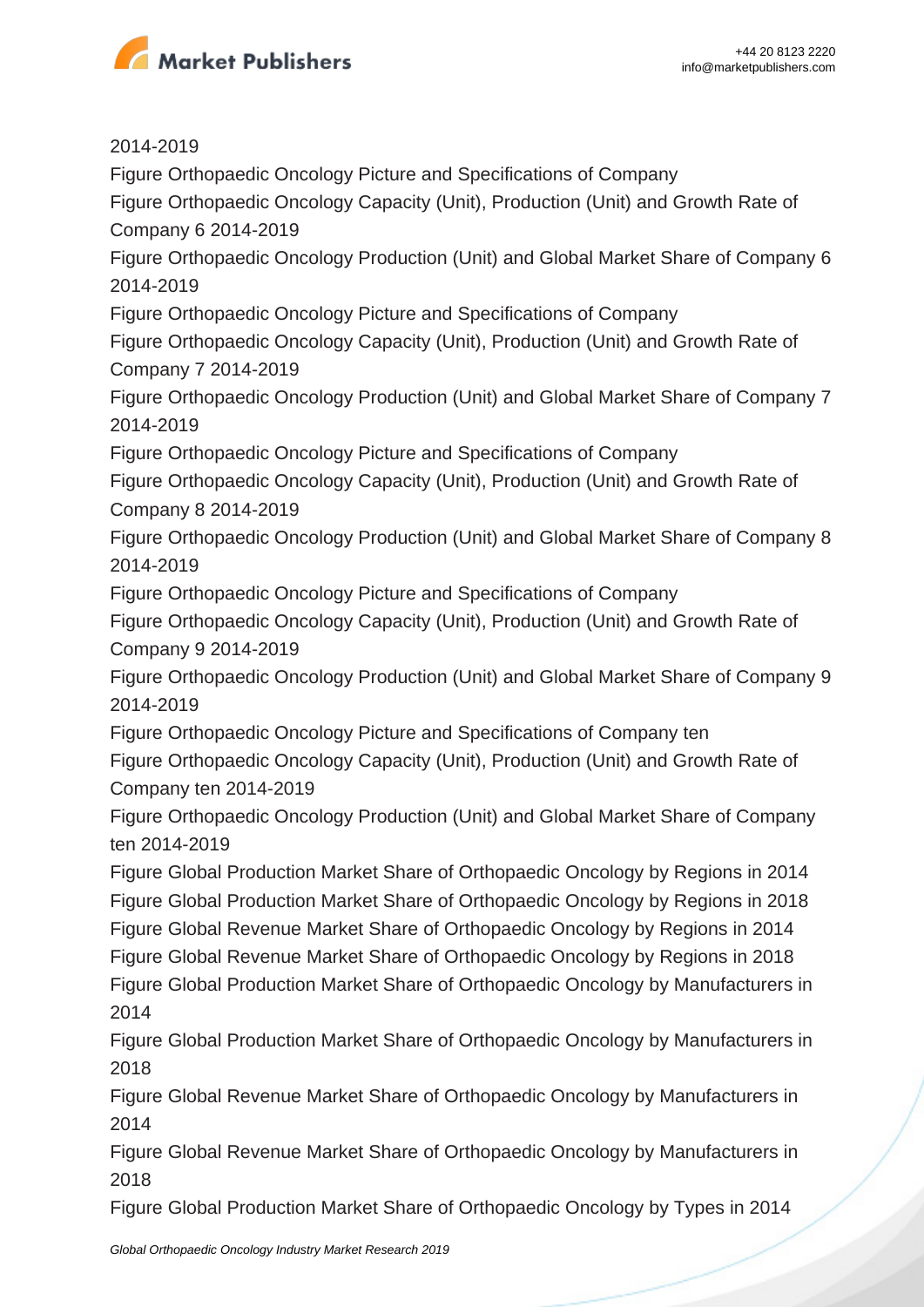

Figure Global Production Market Share of Orthopaedic Oncology by Types in 2018 Figure Global Revenue Market Share of Orthopaedic Oncology by Types in 2014 Figure Global Revenue Market Share of Orthopaedic Oncology by Types in 2018 Figure Global Production Market Share of Orthopaedic Oncology by Applications in 2014

Figure Global Production Market Share of Orthopaedic Oncology by Applications in 2018

Figure Global Revenue Market Share of Orthopaedic Oncology by Applications in 2014 Figure Global Revenue Market Share of Orthopaedic Oncology by Applications in 2018 Figure Price Comparison of Global Orthopaedic Oncology by Regions in 2014 (USD/Unit)

Figure Price Comparison of Global Orthopaedic Oncology by Regions in 2018 (USD/Unit)

Figure Price Comparison of Global Orthopaedic Oncology by Manufacturers in 2014 (USD/Unit)

Figure Price Comparison of Global Orthopaedic Oncology by Manufacturers in 2018 (USD/Unit)

Figure Price Comparison of Global Orthopaedic Oncology by Types in 2014 (USD/Unit) Figure Price Comparison of Global Orthopaedic Oncology by Types in 2018 (USD/Unit) Figure Price Comparison of Global Orthopaedic Oncology by Applications in 2014 (USD/Unit)

Figure Price Comparison of Global Orthopaedic Oncology by Applications in 2018 (USD/Unit)

Figure Global Capacity (Unit), Production (Unit) and Growth Rate of Orthopaedic Oncology 2014-2019

Figure Global Capacity Utilization Rate of Orthopaedic Oncology 2014-2019 Figure Global Revenue (M USD) and Growth Rate of Orthopaedic Oncology 2014-2019 Figure Asia Pacific Capacity (Unit), Production (Unit) and Growth Rate of Orthopaedic Oncology 2014-2019

Figure Asia Pacific Capacity Utilization Rate of Orthopaedic Oncology 2014-2019 Figure Asia Pacific Revenue (M USD) and Growth Rate of Orthopaedic Oncology 2014-2019

Figure Europe Capacity (Unit), Production (Unit) and Growth Rate of Orthopaedic Oncology 2014-2019

Figure Europe Capacity Utilization Rate of Orthopaedic Oncology 2014-2019 Figure Europe Revenue (M USD) and Growth Rate of Orthopaedic Oncology 2014-2019

Figure Middle East & Africa Capacity (Unit), Production (Unit) and Growth Rate of Orthopaedic Oncology 2014-2019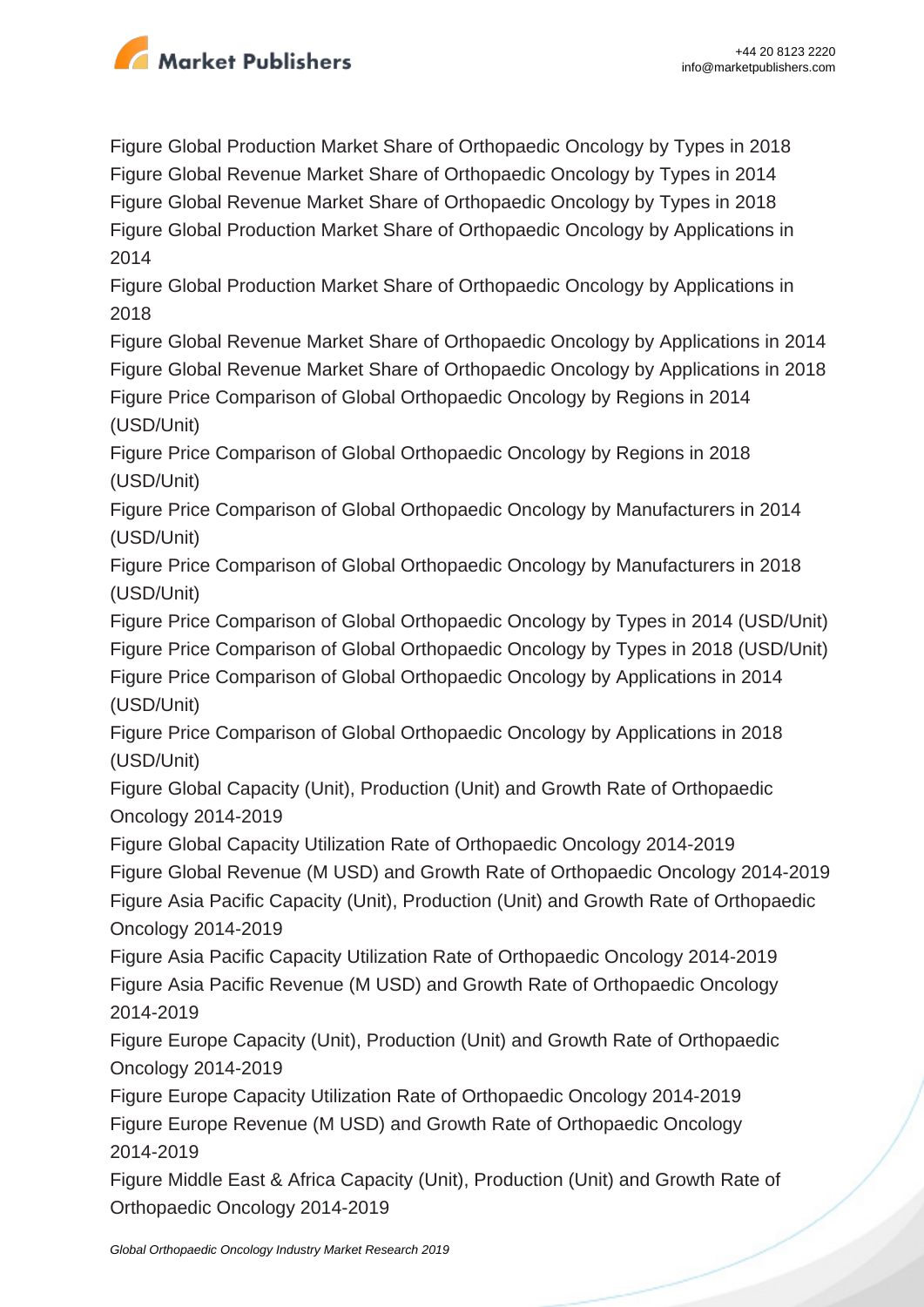

Figure Middle East & Africa Capacity Utilization Rate of Orthopaedic Oncology 2014-2019

Figure Middle East & Africa Revenue (M USD) and Growth Rate of Orthopaedic Oncology 2014-2019

Figure North America Capacity (Unit), Production (Unit) and Growth Rate of Orthopaedic Oncology 2014-2019

Figure North America Capacity Utilization Rate of Orthopaedic Oncology 2014-2019 Figure North America Revenue (M USD) and Growth Rate of Orthopaedic Oncology 2014-2019

Figure Latin America Capacity (Unit), Production (Unit) and Growth Rate of Orthopaedic Oncology 2014-2019

Figure Latin America Capacity Utilization Rate of Orthopaedic Oncology 2014-2019 Figure Latin America Revenue (M USD) and Growth Rate of Orthopaedic Oncology 2014-2019

Figure Global Consumption Volume Market Share of Orthopaedic Oncology by Regions in 2014

Figure Global Consumption Volume Market Share of Orthopaedic Oncology by Regions in 2018

Figure Global Consumption Value Market Share of Orthopaedic Oncology by Regions in 2014

Figure Global Consumption Value Market Share of Orthopaedic Oncology by Regions in 2018

Figure Global Consumption Volume (Unit) and Growth Rate of Orthopaedic Oncology 2014-2019

Figure Global Consumption Value (M USD) and Growth Rate of Orthopaedic Oncology 2014-2019

Figure Asia Pacific Consumption Volume (Unit) and Growth Rate of Orthopaedic Oncology 2014-2019

Figure Asia Pacific Consumption Value (M USD) and Growth Rate of Orthopaedic Oncology 2014-2019

Figure Europe Consumption Volume (Unit) and Growth Rate of Orthopaedic Oncology 2014-2019

Figure Europe Consumption Value (M USD) and Growth Rate of Orthopaedic Oncology 2014-2019

Figure Middle East & Africa Consumption Volume (Unit) and Growth Rate of Orthopaedic Oncology 2014-2019

Figure Middle East & Africa Consumption Value (M USD) and Growth Rate of Orthopaedic Oncology 2014-2019

Figure North America Consumption Volume (Unit) and Growth Rate of Orthopaedic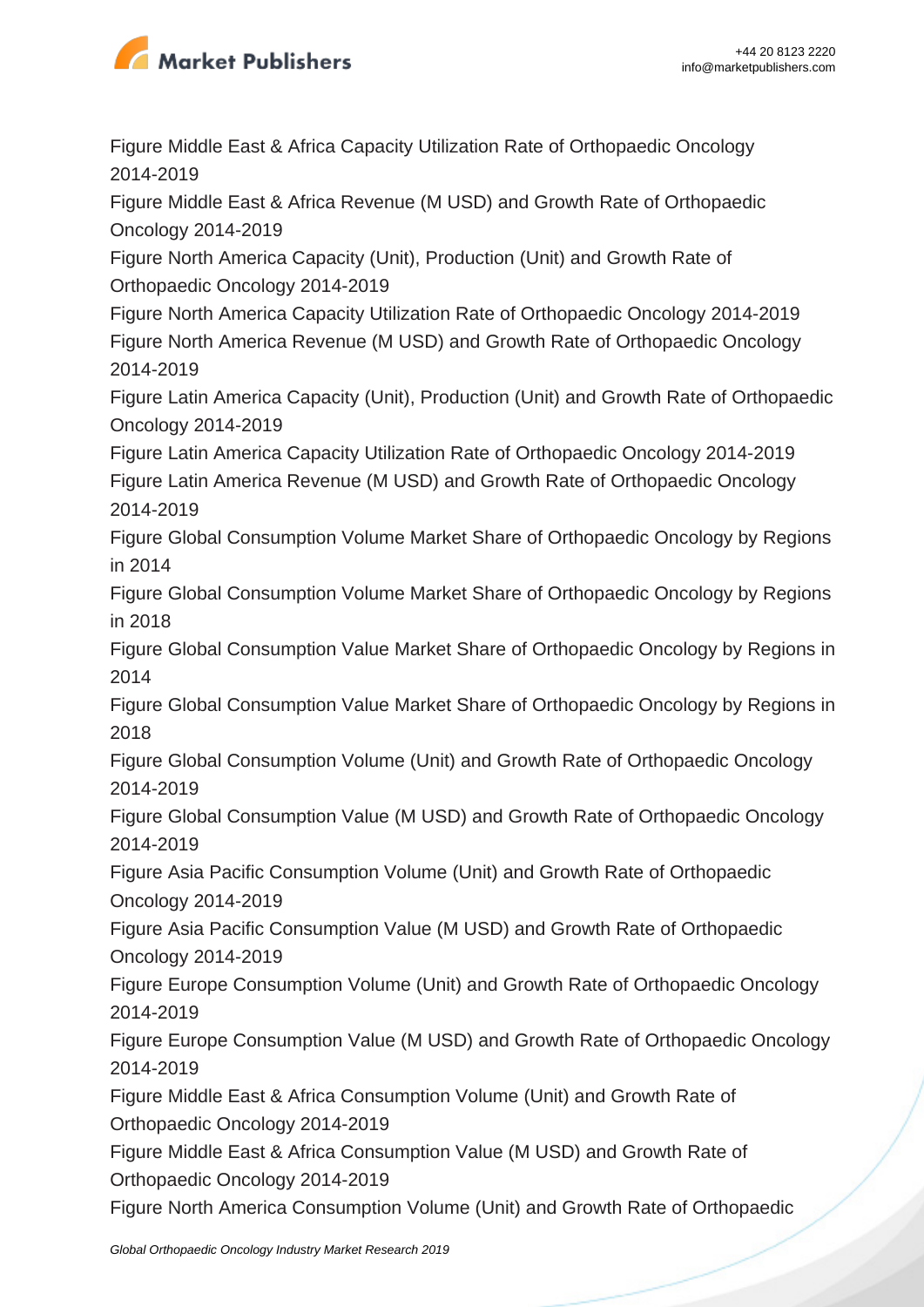

Oncology 2014-2019

Figure North America Consumption Value (M USD) and Growth Rate of Orthopaedic Oncology 2014-2019

Figure Latin America Consumption Volume (Unit) and Growth Rate of Orthopaedic Oncology 2014-2019

Figure Latin America Consumption Value (M USD) and Growth Rate of Orthopaedic Oncology 2014-2019

Figure Sale Price (USD/Unit) of Orthopaedic Oncology by Regions in 2014 Figure Sale Price (USD/Unit) of Orthopaedic Oncology by Regions in 2018 Figure Marketing Channels of Orthopaedic Oncology

Figure Different Marketing Channels Market Share of Orthopaedic Oncology Figure Global Capacity Market Share of Orthopaedic Oncology by Regions in 2019 Figure Global Capacity Market Share of Orthopaedic Oncology by Regions in 2024 Figure Global Production Market Share of Orthopaedic Oncology by Regions in 2019 Figure Global Production Market Share of Orthopaedic Oncology by Regions in 2024 Figure Global Revenue Market Share of Orthopaedic Oncology by Regions in 2019 Figure Global Revenue Market Share of Orthopaedic Oncology by Regions in 2024 Figure Global Capacity (Unit), Production (Unit) and Growth Rate of Orthopaedic Oncology 2019-2024

Figure Global Capacity Utilization Rate of Orthopaedic Oncology 2019-2024 Figure Global Revenue (M USD) and Growth Rate of Orthopaedic Oncology 2019-2024 Figure North America Capacity (Unit), Production (Unit) and Growth Rate of Orthopaedic Oncology 2019-2024

Figure North America Capacity Utilization Rate of Orthopaedic Oncology 2019-2024 Figure North America Revenue (M USD) and Growth Rate of Orthopaedic Oncology 2019-2024

Figure Europe Capacity (Unit), Production (Unit) and Growth Rate of Orthopaedic Oncology 2019-2024

Figure Europe Capacity Utilization Rate of Orthopaedic Oncology 2019-2024 Figure Europe Revenue (M USD) and Growth Rate of Orthopaedic Oncology 2019-2024

Figure Asia Pacific Capacity (Unit), Production (Unit) and Growth Rate of Orthopaedic Oncology 2019-2024

Figure Asia Pacific Capacity Utilization Rate of Orthopaedic Oncology 2019-2024 Figure Asia Pacific Revenue (M USD) and Growth Rate of Orthopaedic Oncology 2019-2024

Figure Middle East & Africa Capacity (Unit), Production (Unit) and Growth Rate of Orthopaedic Oncology 2019-2024

Figure Middle East & Africa Capacity Utilization Rate of Orthopaedic Oncology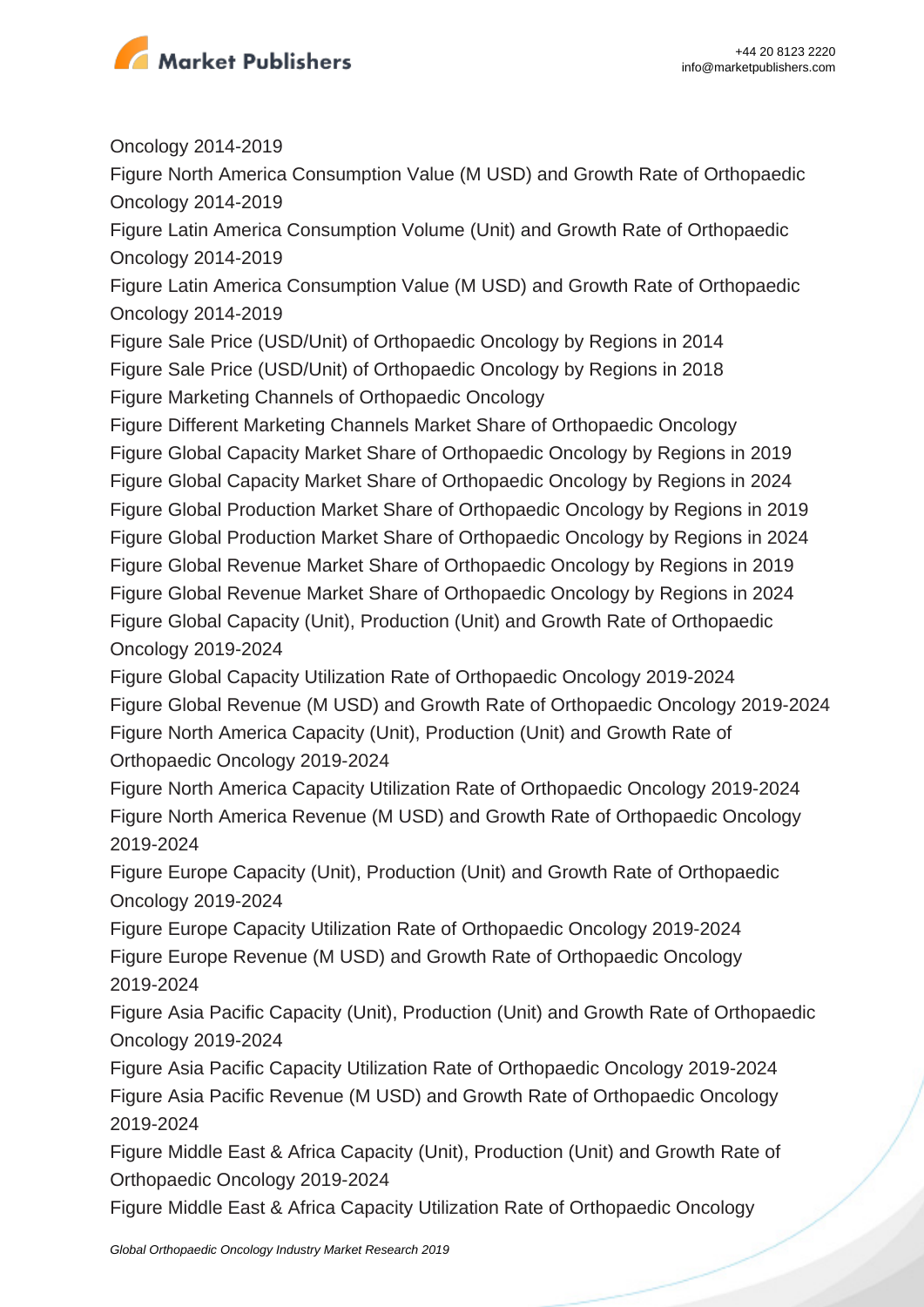

#### 2019-2024

Figure Middle East & Africa Revenue (M USD) and Growth Rate of Orthopaedic Oncology 2019-2024

Figure Latin America Capacity (Unit), Production (Unit) and Growth Rate of Orthopaedic Oncology 2019-2024

Figure Latin America Capacity Utilization Rate of Orthopaedic Oncology 2019-2024 Figure Latin America Revenue (M USD) and Growth Rate of Orthopaedic Oncology 2019-2024

Figure Global Capacity Market Share of Orthopaedic Oncology by Types in 2019 Figure Global Capacity Market Share of Orthopaedic Oncology by Types in 2024 Figure Global Production Market Share of Orthopaedic Oncology by Types in 2019 Figure Global Production Market Share of Orthopaedic Oncology by Types in 2024 Figure Global Revenue Market Share of Orthopaedic Oncology by Types in 2019 Figure Global Revenue Market Share of Orthopaedic Oncology by Types in 2024

Figure Global Consumption Volume Market Share of Orthopaedic Oncology by Regions in 2019

Figure Global Consumption Volume Market Share of Orthopaedic Oncology by Regions in 2024

Figure Global Consumption Value Market Share of Orthopaedic Oncology by Regions in 2019

Figure Global Consumption Value Market Share of Orthopaedic Oncology by Regions in 2024

Figure Global Consumption Volume (Unit) and Growth Rate of Orthopaedic Oncology 2019-2024

Figure Global Consumption Value (M USD) and Growth Rate of Orthopaedic Oncology 2019-2024

Figure North America Consumption Volume (Unit) and Growth Rate of Orthopaedic Oncology 2019-2024

Figure North America Consumption Value (M USD) and Growth Rate of Orthopaedic Oncology 2019-2024

Figure Europe Consumption Volume (Unit) and Growth Rate of Orthopaedic Oncology 2019-2024

Figure Europe Consumption Value (M USD) and Growth Rate of Orthopaedic Oncology 2019-2024

Figure Asia Pacific Consumption Volume (Unit) and Growth Rate of Orthopaedic Oncology 2019-2024

Figure Asia Pacific Consumption Value (M USD) and Growth Rate of Orthopaedic Oncology 2019-2024

Figure Middle East & Africa Consumption Volume (Unit) and Growth Rate of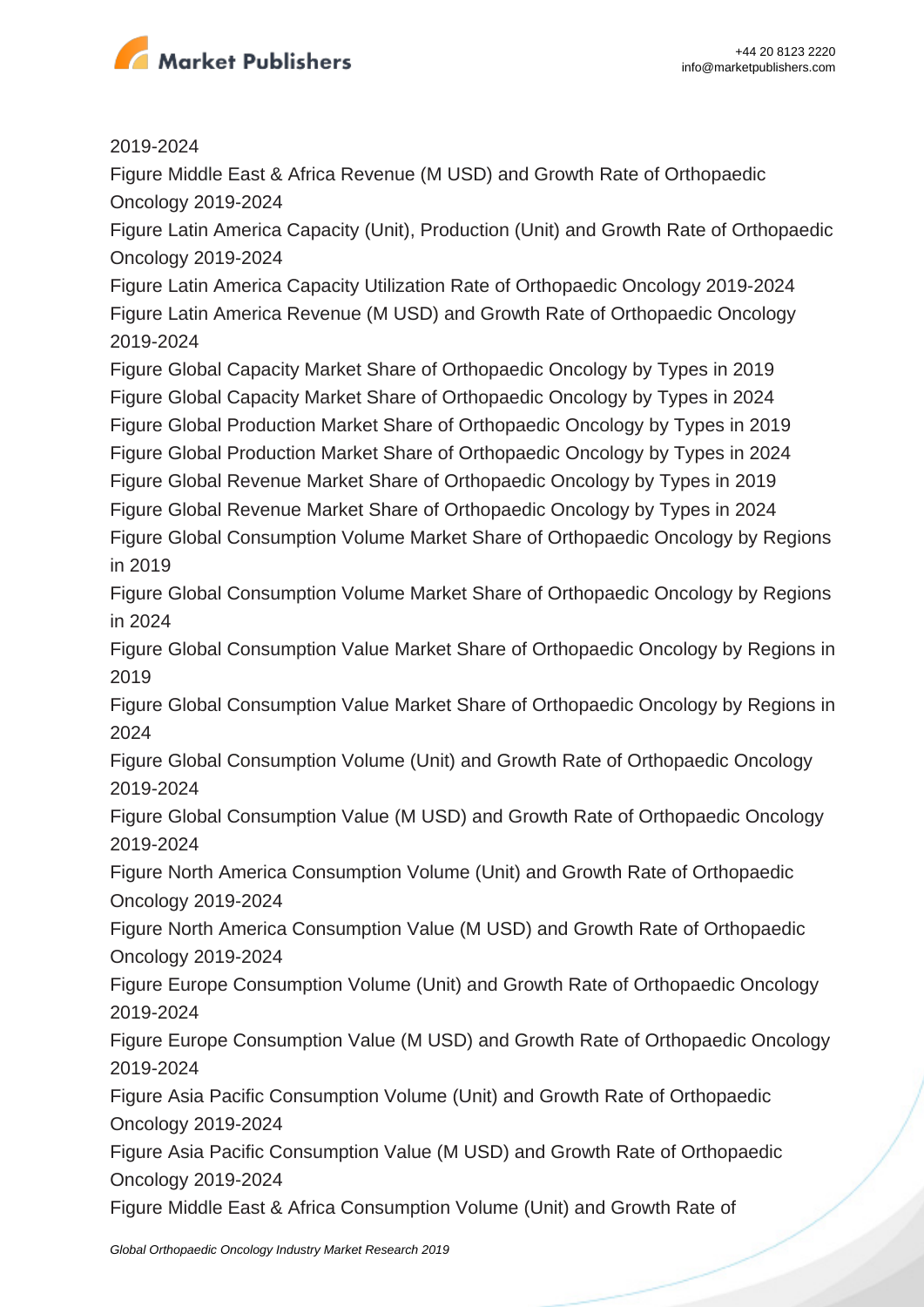

Orthopaedic Oncology 2019-2024

Figure Middle East & Africa Consumption Value (M USD) and Growth Rate of Orthopaedic Oncology 2019-2024

Figure Latin America Consumption Volume (Unit) and Growth Rate of Orthopaedic Oncology 2019-2024

Figure Latin America Consumption Value (M USD) and Growth Rate of Orthopaedic Oncology 2019-2024

Figure Supply Chain Relationship Analysis of Orthopaedic Oncology